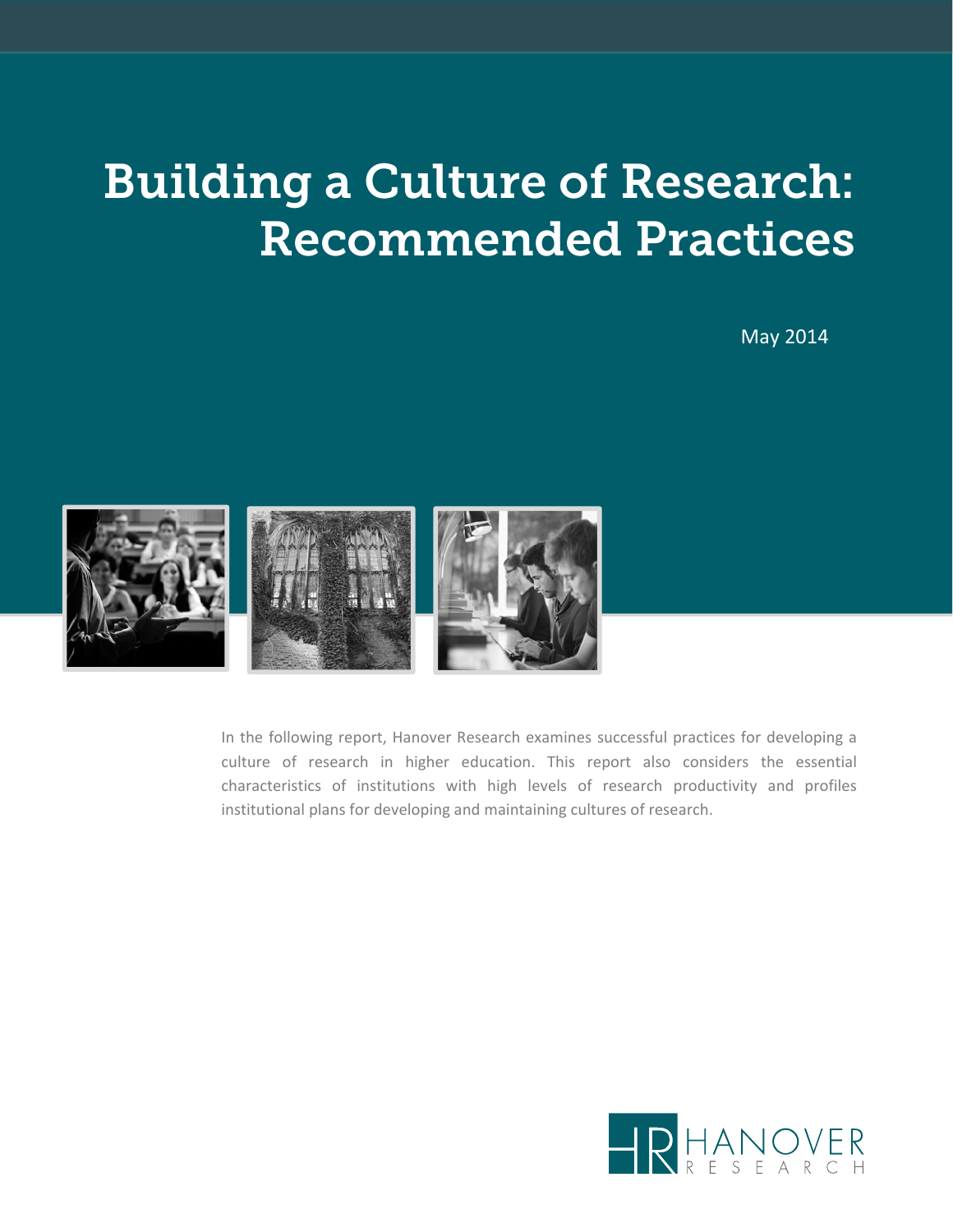# TABLE OF CONTENTS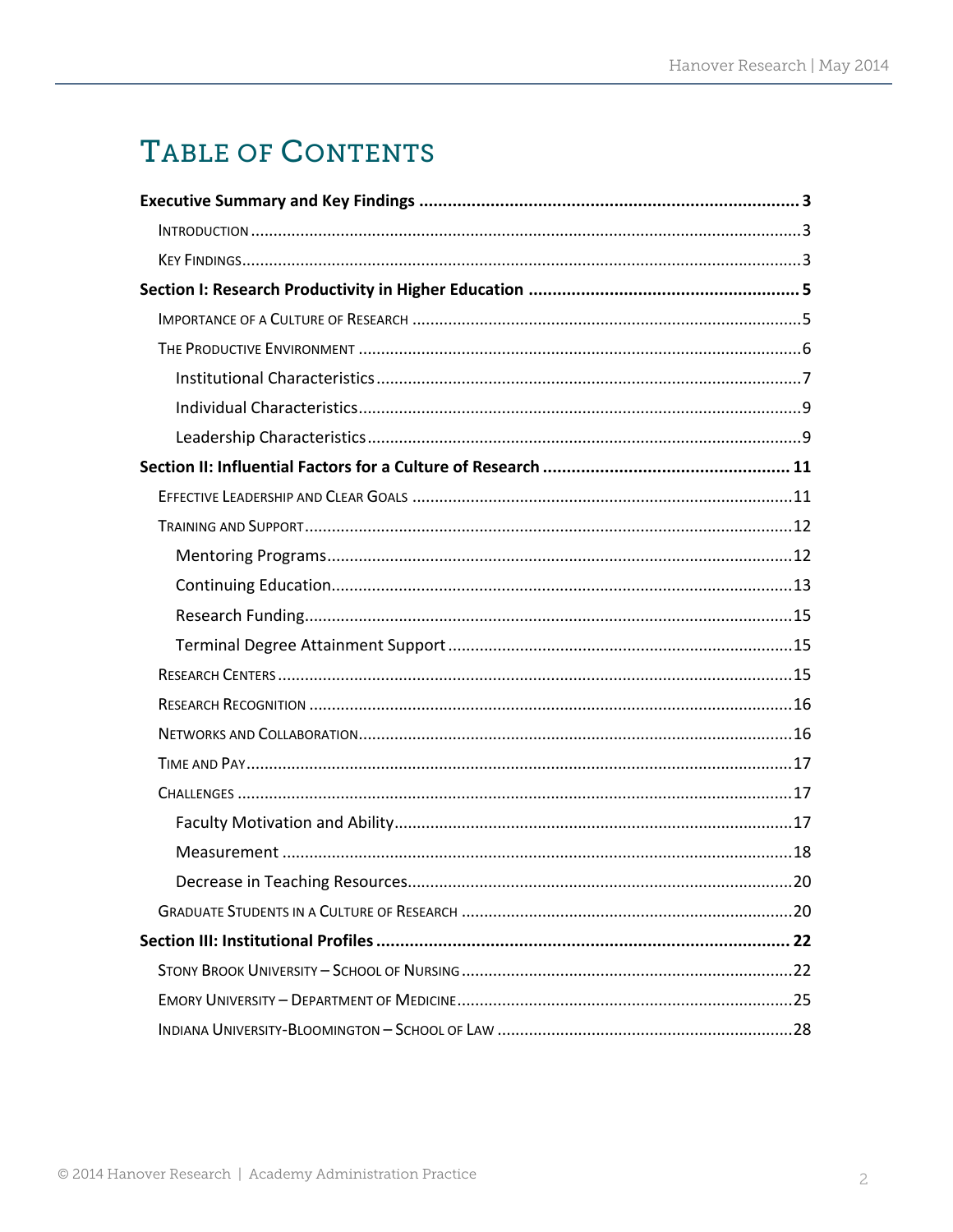# EXECUTIVE SUMMARY AND KEY FINDINGS

### **INTRODUCTION**

In the following report, Hanover Research considers successful practices for initiating and maintaining a culture of research, focusing in particular on practices in divisions without strong research traditions, such as professional schools. The report comprises three sections:

- **Section** I discusses the importance of a culture of research and addresses important characteristics of a productive research environment.
- **Section II** addresses important factors and successful steps for implementing a culture of research.
- **Section III** profiles the research development plans at three public professional schools – a law school, a medical school, and a nursing school.

#### **KEY FINDINGS**

- **A culture of research requires both institutional‐ and unit‐based leaders to set clear research goals and communicate them effectively**. The goals must be accompanied by a well‐defined plan of research success evaluation as well as any accompanying changes in compensation. Administrators should also adjust job descriptions to include statements of research and teaching expectations.
- **Institutions wishing to develop a culture of research must allocate significant resources for faculty training and support.** Faculty with minimal scholarship production experience will likely need training and personal support to become proficient. Institutions may develop continuing education courses or support services in research practices, grant writing, and grant management. These programs could be housed in either a centralized or discipline‐specific research center.
- **A developing culture of research requires open and collaborative personal relationships among faculty members.** Congenial relationships among faculty members would support a successful faculty‐to‐faculty research mentoring initiative. Such mentorships stand to be an important element of culture establishment. Personal ties among faculty are also likely to foster collaborative research efforts, which are a hallmark of research culture success.
- **To implement cultural change, administrators must be prepared to tailor resource allocations based on faculty members' current motivations and abilities**. Those with high motivation and low ability will likely make the best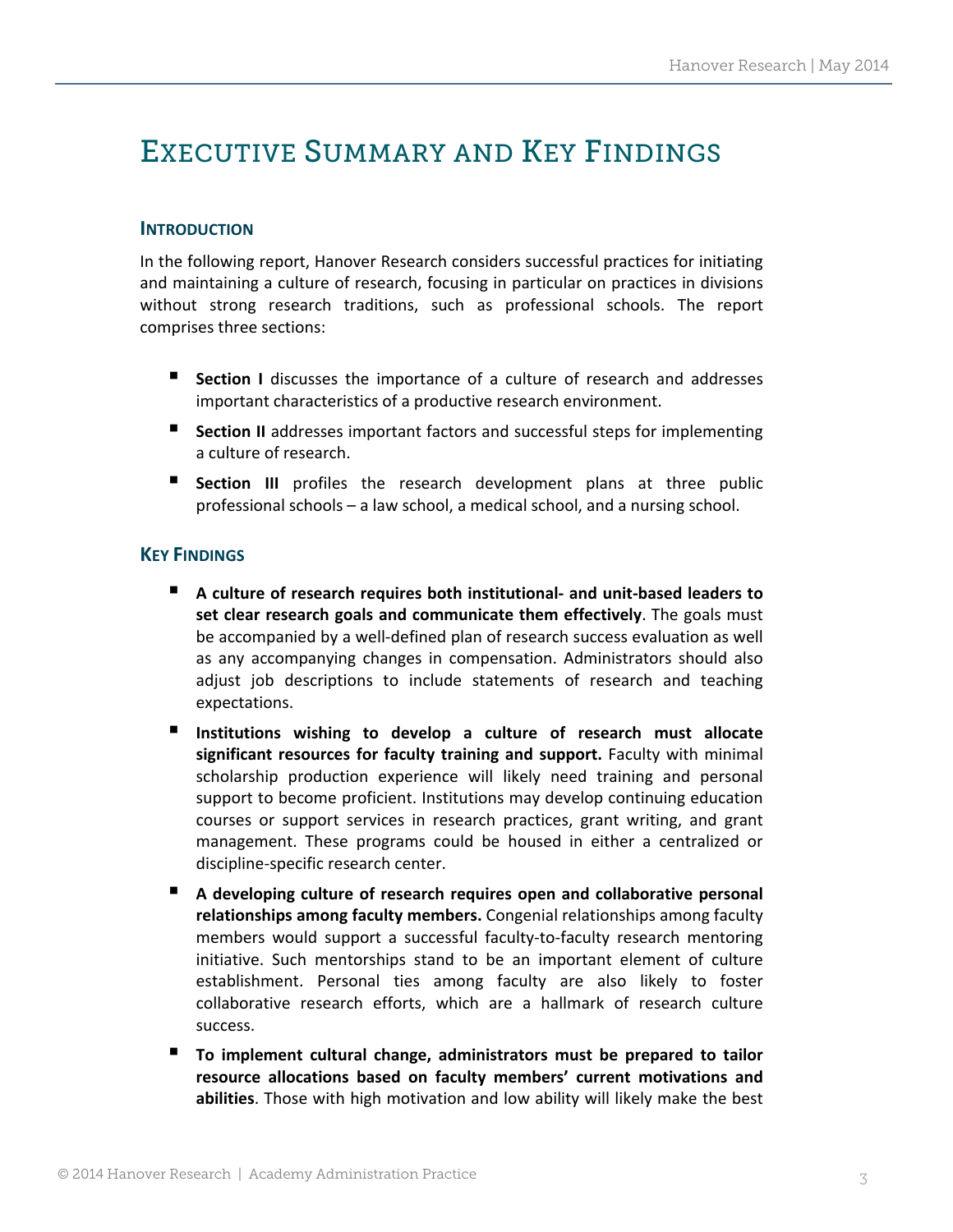use of training and support resources. Those with low motivation would likely benefit most from developing personal relationships both within their unit and within the larger academic community.

- **A culture of research may take years to develop and, once established, requires regular maintenance**. New policies relating to research must be enforced with regularity over time before they are accepted. Once changed policies have been accepted, administrators must be prepared to meet continuing challenges, such as maintaining research funding, developing partnerships with outside institutions to expand research opportunities, and confronting institutional changes
- **Plans for a culture of research should include consideration of student involvement**. Doctoral students who are exposed to research practices early in their education are more likely to complete their dissertations. Institutions may develop student research skills through research assistantships. Faculty mentors may also provide personalized research guidance.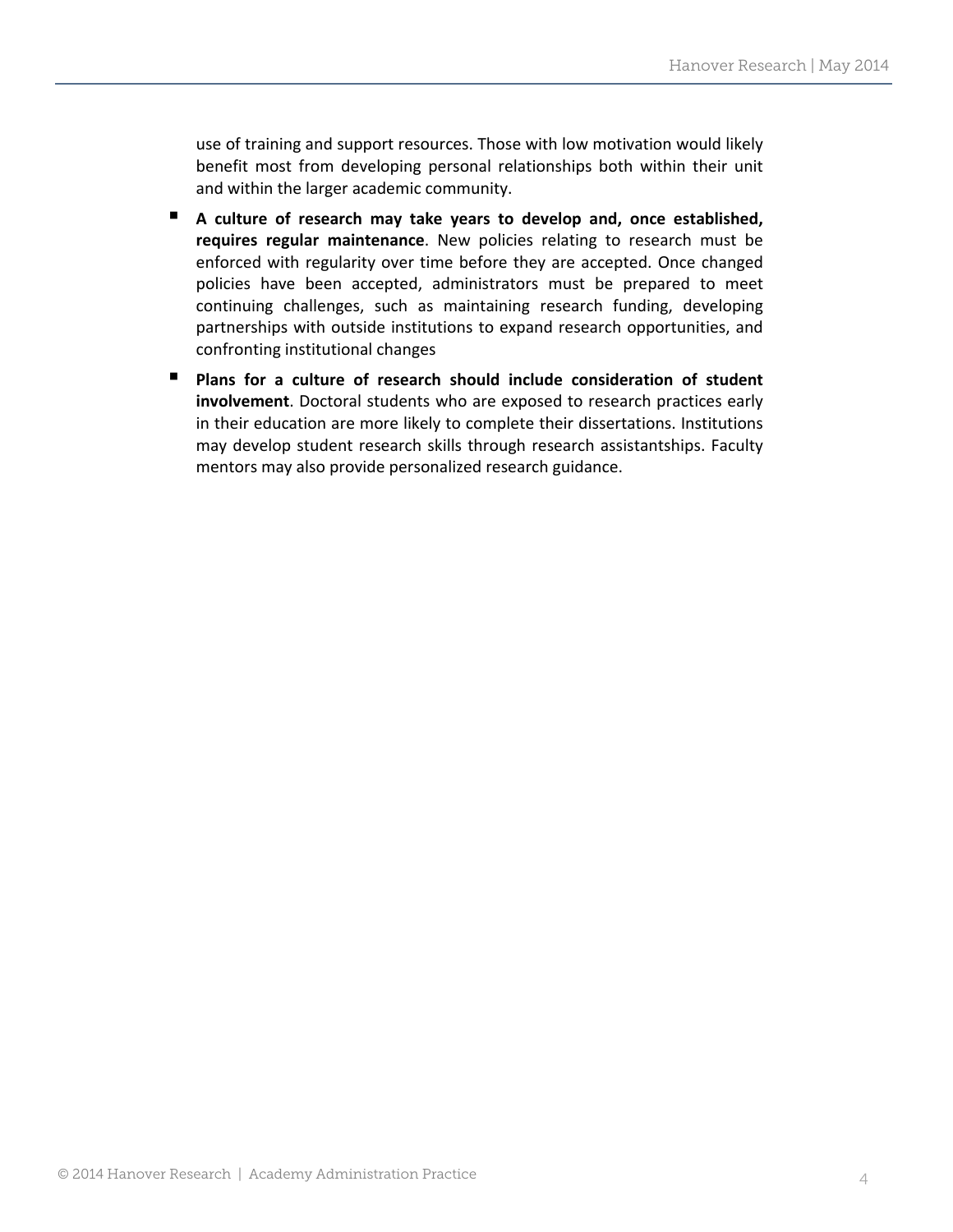# SECTION I: RESEARCH PRODUCTIVITY IN HIGHER EDUCATION

This section examines the essential characteristics of institutions with high levels of research productivity, and also considers the importance of developing a culture of research.

# **IMPORTANCE OF A CULTURE OF RESEARCH**

It is difficult to recognize a uniformly satisfying definition of a "culture of research."<sup>1</sup> In order to provide a broad and useful conception for this report, Hanover draws from Teresa Marchant, who characterizes culture as "**a system of** *widely shared* **and** *strongly held* **values**."2 This would make a culture of research a system that places great value on conducting and communicating scholarly research.

Andrew Cheetham of the University of Western Sydney (UWS), Australia, further notes, "The research culture is the structure that gives [research behavior] significance and that allows us to understand and evaluate the research activity."<sup>3</sup> So, an institution's culture of research is not simply a group of scholars who see the importance of research. **A culture of research provides a supportive context in which research is uniformly expected, discussed, produced, and valued**.

While defining a culture of research may be difficult, it is no challenge to recognize the increasing importance of having one. Faculty at major research institutions have traditionally been expected to maintain scholarly activities, including conducting research and publishing scholarly works. But it is no secret that, in recent decades, faculty at comprehensive and "teaching" universities have also come under pressure to research and publish.<sup>4</sup> This pressure continues today. **Institutions and units that have traditionally emphasized effective faculty contact with students as a criterion for success are looking to develop cultures of research and increase faculty research production**. 5

 $^1$ See: Evans, Linda. "Developing Research Cultures and Researchers in HE; the Role of Leadership." Presentation at the Annual Conference of the Society for Research into Higher Education, December 11th

<sup>2007.</sup> p. 1. http://www.education.leeds.ac.uk/assets/files/staff/papers/SRHE‐paper‐submission‐0132.doc <sup>2</sup> Marchant, Teresa. "Developing Research Culture – Overcoming Regional and Historical Obstacles." Chapter Five in Professional Doctorate Research in Australia: Commentary and Case Studies from Business, Education and Indigenous Studies. Lismore: Southern Cross University Press. p. 6.

http://www98.griffith.edu.au/dspace/bitstream/handle/10072/32464/63376\_1.pdf?sequence=1<br><sup>3</sup> Cheetham, Andrew. "Growing a Research Culture." Address to the Academic Senate – University of Western Sydney, May, 2007. p. 5.

http://www.uws.edu.au/\_\_data/assets/pdf\_file/0018/7119/Item\_3.6\_Building\_a\_Research\_Culture\_\_Ta

bled\_Doc.pdf <sup>4</sup> Blackburn, R. T., et al. "Faculty at Work: Focus on Research, Scholarship, and Service." *Research in Higher*

*Education*, 32(4), 1991. p. 385. <sup>5</sup> Youn, T. I. K., and Price, T. M. "Learning from the Experience of Others: The Evolution of Faculty Tenure and Promotion Rules in Comprehensive Institutions. *Journal of Higher Education*, 80(2), 2009. p. 205.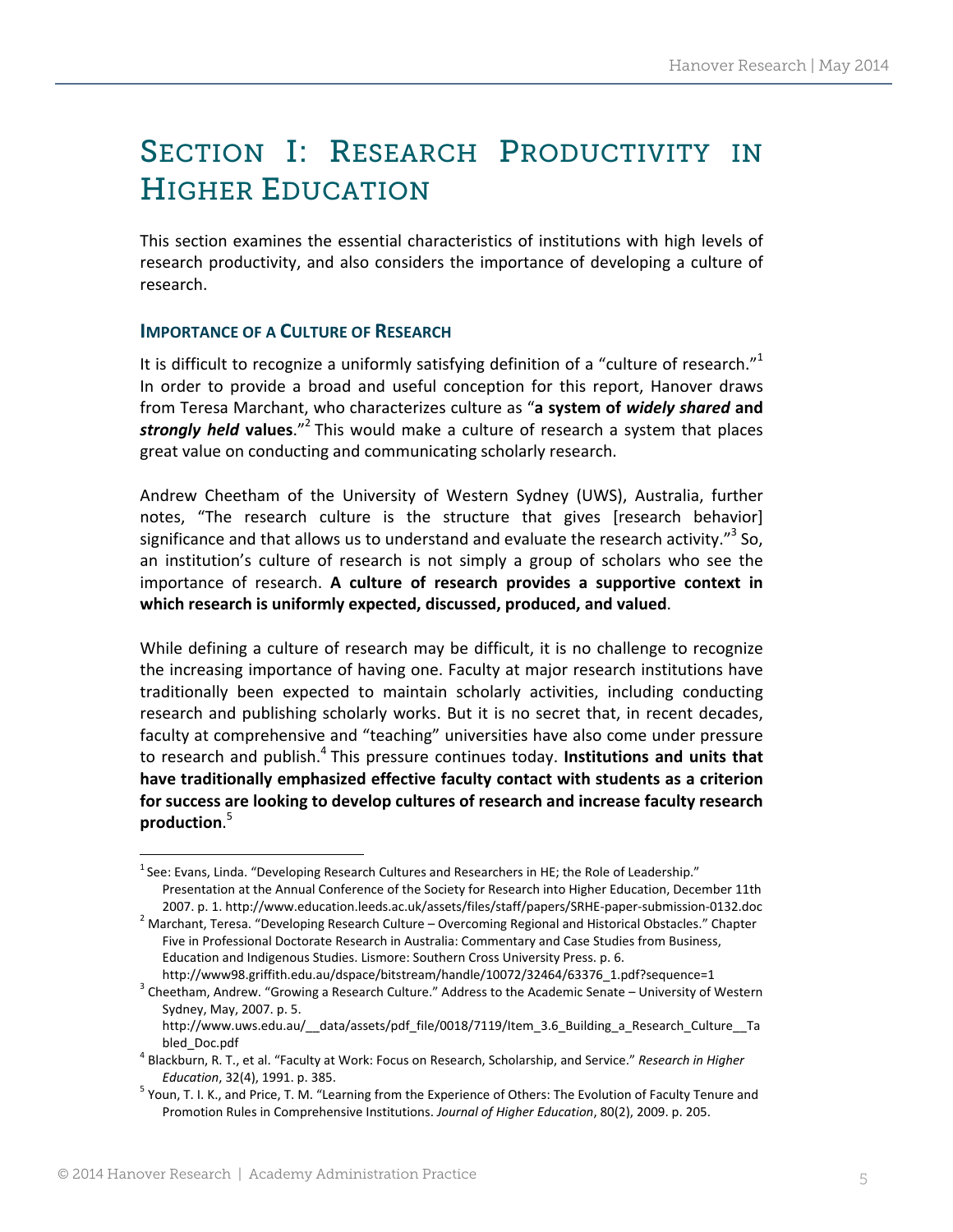This change is not surprising as the increasingly competitive higher education marketplace has made faculty research production vital for success on multiple levels:

- **Institutional Reputation**: Institutional reputation among research universities is closely connected to research productivity. Namely, **increases in research productivity are connected with an increasingly favorable reputation**. Halis Dundar and Darrell Lewis note that, "research productivity of [research institutions] was highly related to their favorable reputation."<sup>6</sup>
- **Faculty Advancement**: Research productivity is also important for the hiring and promotion of individual faculty members, even at traditional teaching institutions.<sup>7</sup> James Fairweather notes a faculty survey on productivity in which respondents described their "production" in terms of teaching and research, but said that "what matters" is research and publications.<sup>8</sup>

# **THE PRODUCTIVE ENVIRONMENT**

A 2005 study by Carole Bland and her associates presents the characteristics of units with successful faculty research production. $9$  Data were gathered from the University of Minnesota Medical School, which may make the findings particularly helpful for medical and other professional schools. However, the study's findings align with those of other studies examining a variety of program types, suggesting they also have a broader application.<sup>10</sup>

Bland, et al.'s findings indicate that institutions with productive faculty share important characteristics on the levels of: $^{11}$ 

- The institution;
- Leadership; and

Individual faculty members.

Success at any one level is not sufficient to account for successful research productivity. Institutions should aspire to develop relevant characteristics at all three levels.<sup>12</sup>

<sup>6</sup> Dundar, H., & Lewis, D. R. "Determinants of Research Productivity in Higher Education*." Research in Higher Education*, 39(6), 1998. p. 608. <sup>7</sup> [1] Youn, Op. cit., p. 205.

[2] McGill, M., and Settle, A. "Identifying Effects of Institutional Resources and Support on Computing Faculty Research Productivity, Tenure, and Promotion." *International Journal of Doctoral Studies*, 7, 2012.

p. 3. http://ijds.org/Volume7/IJDSv7p167-198McGill348.pdf<br><sup>8</sup> Fairweather, J. "The Mythologies of Faculty Productivity: Implications for Institutional Policy and Decision

Making." *The Journal of Higher Education*, 73(1), 2002. p. <sup>31</sup>‐32. <sup>9</sup> Bland, C., et al. "A Theoretical, Practical, Predictive Model of Faculty and Department Research Productivity." *Academic Medicine*, 80(3) 2005. p. 225‐237.

http://www2.massgeneral.org/facultydevelopment/cfd/pdf/Predictors%20of%20Research%20Productivity.pdf<br>
<sup>10</sup> Ibid., p. 233.<br>
<sup>11</sup> Bulleted list adapted from: Ibid., p. 225.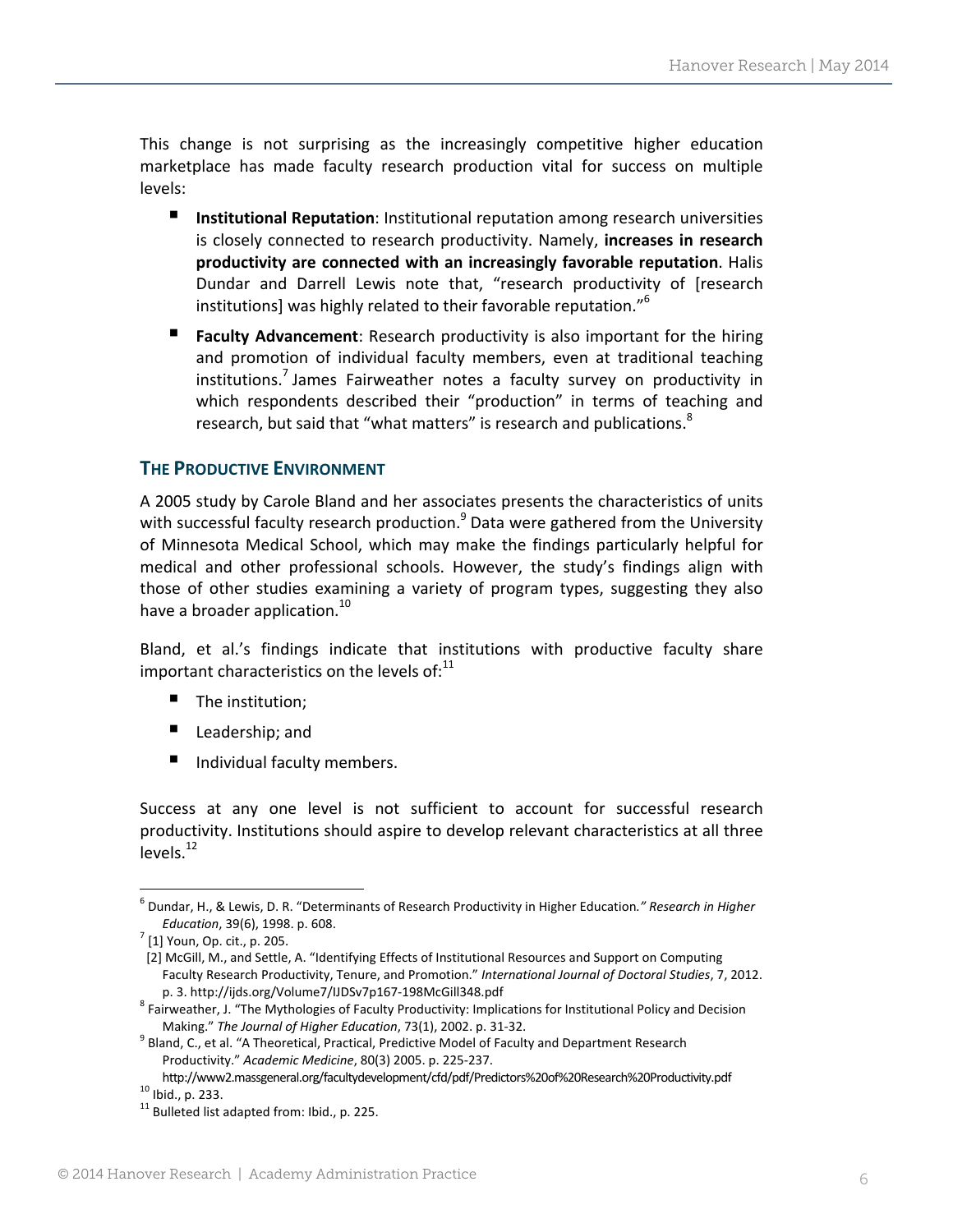The characteristics on each level provide a predictive model, not a causal model of high research productivity. The report goes on to note, however, that the findings should be considered when trying to increase faculty research production. $^{13}$ 

### *INSTITUTIONAL CHARACTERISTICS*

Bland, et al. note 15 characteristics found in institutions with high faculty research production. They are listed and described in Figure 1.1. Three themes in particular can be discerned from these characteristics:

- **Importance of Collegiality** Many characteristics require collegiality and a singularity of purpose among faculty members. Institutions likely pursue this under any circumstances. When attained, collegiality may also contribute to other endeavors beyond increasing research production.
- **Long-Term Goals** Some characteristics must develop over a long period of time, such as inculcating a research‐based "culture" and the "recruitment and selection" of research-focused faculty members. Andrew Cheetham notes, "[Building a culture of research] cannot be accomplished either quickly or easily**."14** It could take up to 10 years in institutions that need to establish one from the ground up.<sup>15</sup>
- **Already-Present Characteristics** Some characteristics may already be present in units that do not currently have a focus on research, such as open and clear "communication" and "assertive participative governance" within the unit.

The bolded characteristics below are the strongest predictors of research productivity.<sup>16</sup>

<sup>&</sup>lt;sup>12</sup> Ibid., p. 227.<br><sup>13</sup> Ibid., p. 230.<br><sup>14</sup> Cheetham, Op. cit., p. 5.<br><sup>15</sup> Marchant, Op. cit., p. 2.<br><sup>16</sup> Bland, et al., Op. cit., p. 233.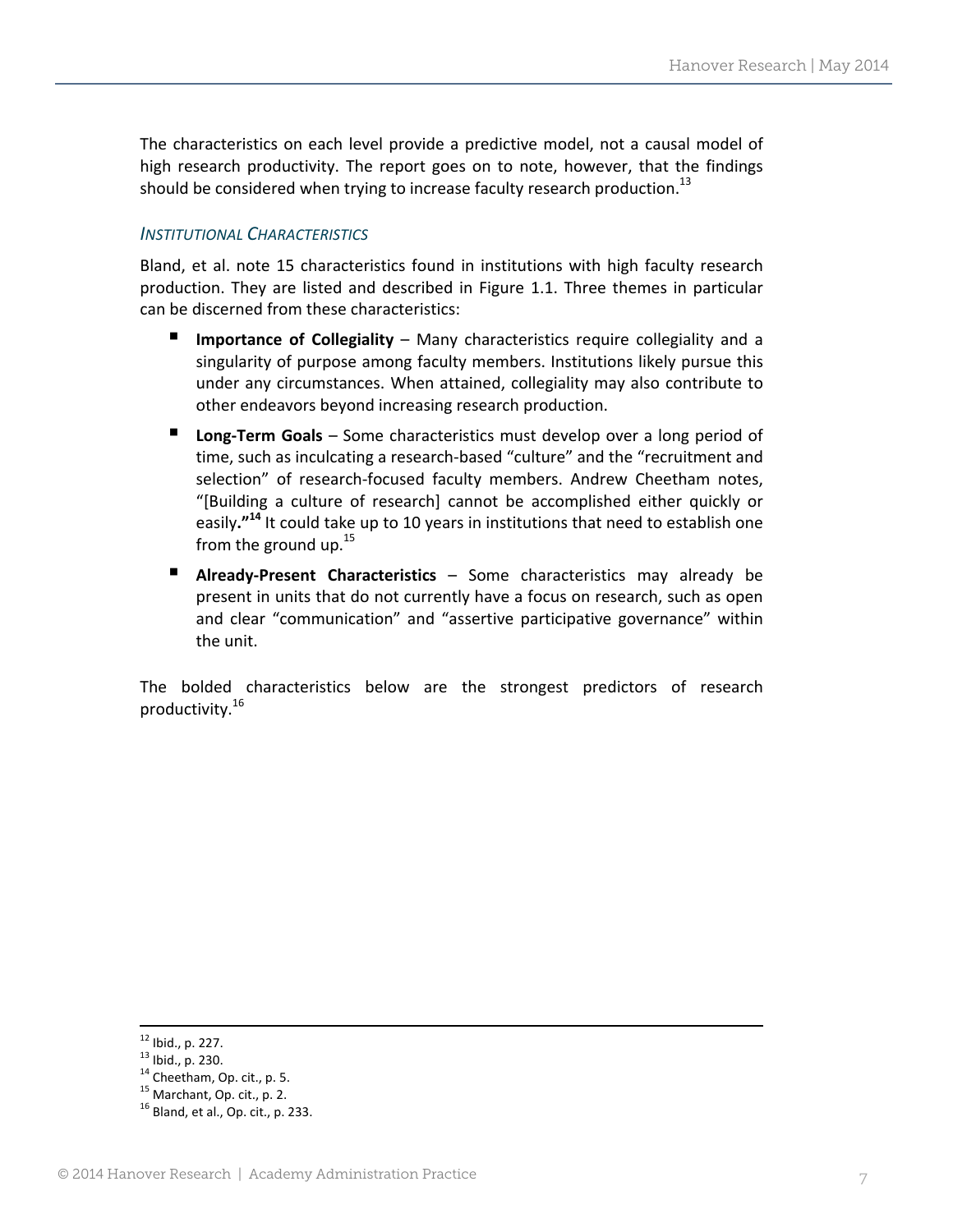| <b>CHARACTERISTIC</b>                                   | <b>DESCRIPTION</b>                                                                                                                                                                                                                                                         |  |
|---------------------------------------------------------|----------------------------------------------------------------------------------------------------------------------------------------------------------------------------------------------------------------------------------------------------------------------------|--|
| Recruitment<br>and selection                            | Great effort is expended to recruit and hire members who have the training,<br>goals, commitment, and socialization that match the institution.                                                                                                                            |  |
| Clear<br>coordinating<br>goals                          | Visible, shared goals coordinate members' work.                                                                                                                                                                                                                            |  |
| Research<br>emphasis                                    | Research has greater or equal priority than other goals.                                                                                                                                                                                                                   |  |
| <b>Culture</b>                                          | Members are bonded by shared, research-related values and practices, have a<br>safe home for testing new ideas.                                                                                                                                                            |  |
| Positive group<br>climate                               | The climate is characterized by high morale, a spirit of innovation, dedication to<br>work, receptivity to new ideas, frequent interaction, high degree of cooperation,<br>low member turnover, good leader/member relationships, and open discussion of<br>disagreements. |  |
| <b>Mentoring</b>                                        | Beginning and midlevel members are assisted by and collaborate with established<br>scholars.                                                                                                                                                                               |  |
| <b>Communication</b><br>with<br>professional<br>network | Members have a vibrant network of colleagues with whom they have frequent<br>and substantive (not merely social) research communication, both impromptu<br>and forma, in and outside of the institution.                                                                   |  |
| <b>Resources</b>                                        | Members have access to sufficient resources such as funding, facilities, and<br>especially humans (e.g., local peers for support, research assistants, technical<br>consultants).                                                                                          |  |
| <b>Sufficient work</b><br>time                          | Members have significant periods of uninterrupted time to devote to scholarly<br>activities.                                                                                                                                                                               |  |
| Size/<br>experience/<br>expertise                       | Members offer different perspectives by virtue of differences in their degree<br>levels, approaches to problems, and varying discipline backgrounds, the group is<br>stable, and its size is at or a above a "critical mass."                                              |  |
| Communication                                           | Clear and multiple forms of communication such that all members feel informed.                                                                                                                                                                                             |  |
| <b>Rewards</b>                                          | Research is rewarded equitably and in accordance with defined benchmarks of<br>achievement; potential rewards include money, promotion, recognition, and new<br>responsibilities.                                                                                          |  |
| <b>Brokered</b><br>Opportunities                        | Professional development opportunities are routinely and proactively offered to<br>members to assure their continued growth and vitality.                                                                                                                                  |  |
| Decentralized<br>organization                           | Governance structures are flat and decentralized where participation of members<br>is expected.                                                                                                                                                                            |  |
| <b>Assertive</b><br>participative<br>governance         | Clear and common goals, assertive and participative leadership where active<br>participation of members is expected, and effective feedback systems are utilized.                                                                                                          |  |

#### **Figure 1.1: Institutional Characteristics that Facilitate Research Productivity**

Source: Bland, et al.<sup>17</sup>

  $17$  Table contents reproduced from: Ibid., p. 228.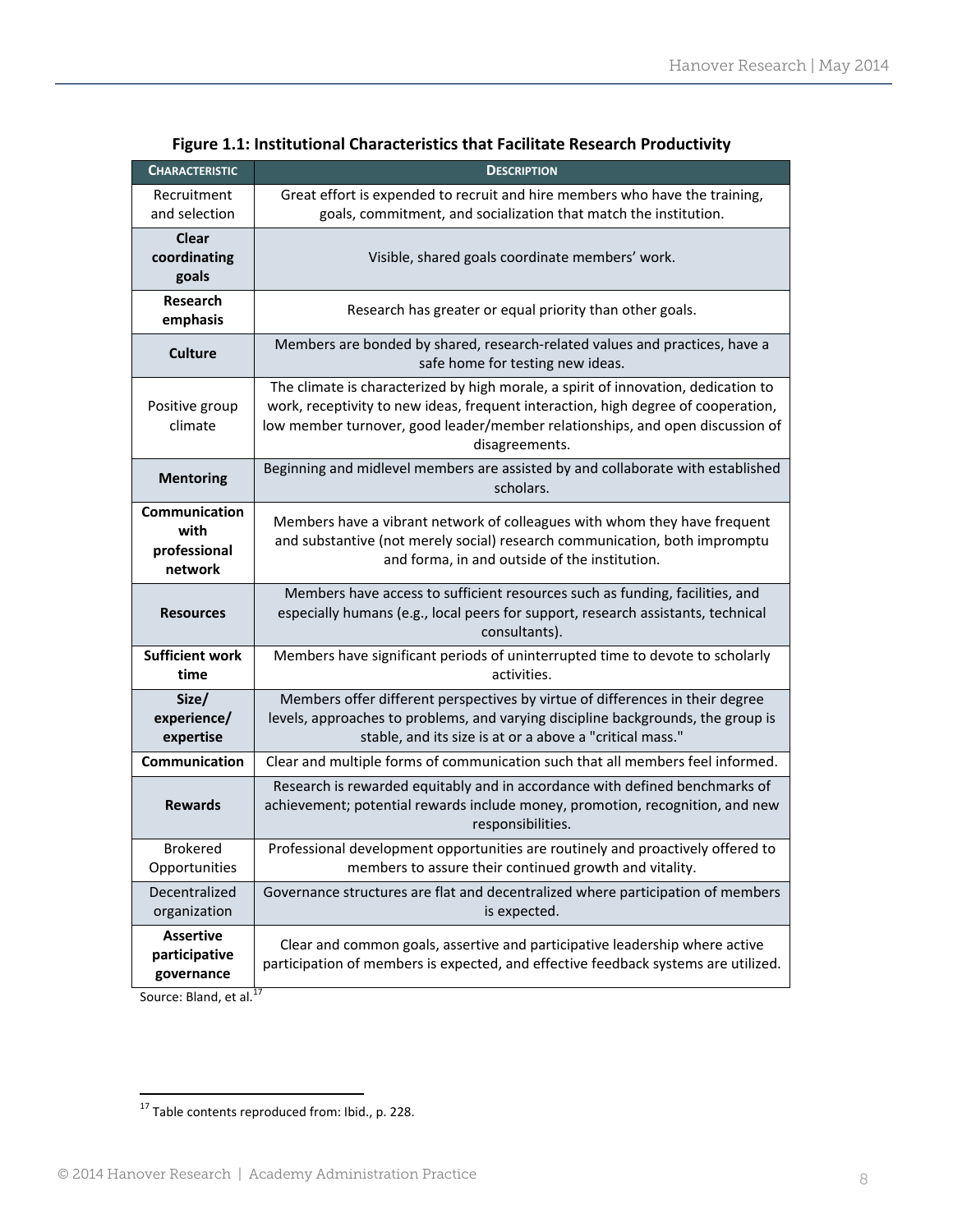### *INDIVIDUAL CHARACTERISTICS*

The report lists eight characteristics of productive individuals. The characteristics are in Figure 1.2. These characteristics are the best indicators of productivity for faculty at institutions with the characteristics listed above, in Figure 1.1.<sup>18</sup> "Motivation" is a strong individual predictor of research productivity.

| <b>CHARACTERISTIC</b>                    | <b>DESCRIPTION</b>                                                                                                                                                                                                    |
|------------------------------------------|-----------------------------------------------------------------------------------------------------------------------------------------------------------------------------------------------------------------------|
| Socialization                            | Understands the values, norms, expectations, and sanctions affecting established<br>faculty (e.g., beneficence, academic freedom).                                                                                    |
| <b>Motivation</b>                        | Driven to explore, understand, and follow one's own ideas, and to advance and<br>contribute to society through innovation, discovery, and creative works.                                                             |
| Content<br>knowledge                     | Familiar - within one's research area - with all major published works, projects<br>being conducted, differing theories, key researchers, and predominant funding<br>sources.                                         |
| Basic and<br>advanced<br>research skills | Comfortable with statistics, study design, data collection methods, and advanced<br>methods commonly used in one's area.                                                                                              |
| Simultaneous<br>projects                 | Engaged in multiple, concurrent projects, so as to buffer against disillusionment if<br>one projects stall or fails.                                                                                                  |
| Orientation                              | Committed to both external activities (e.g., regional and national meetings,<br>collaborating with colleagues) and activities within one's own organization (e.g.,<br>curriculum planning, institutional governance). |
| Autonomy and<br>commitment               | Has academic freedom, plans one's own time and sets one's own goals, but is also<br>committed to and plays a meaningful role within the larger organization.                                                          |
| Work habits                              | Has established productive scholarly habits early on in one's career.                                                                                                                                                 |

**Figure 1.2: Individual Characteristics that Facilitate Research Productivity**

Source: Bland, et al.<sup>19</sup>

# *LEADERSHIP CHARACTERISTICS*

Finally, since leaders "mediate" the impact of the institution, $^{20}$  Bland, et al. note four broad characteristics that are important for leadership of research‐friendly institutions that house motivated faculty. These characteristics are in Figure 1.3. Bland, et al. found that having a "participative leader" is especially important.

<sup>&</sup>lt;sup>18</sup> Ibid., p. 231.<br><sup>19</sup> Table contents reproduced from: Ibid.<br><sup>20</sup> Ibid.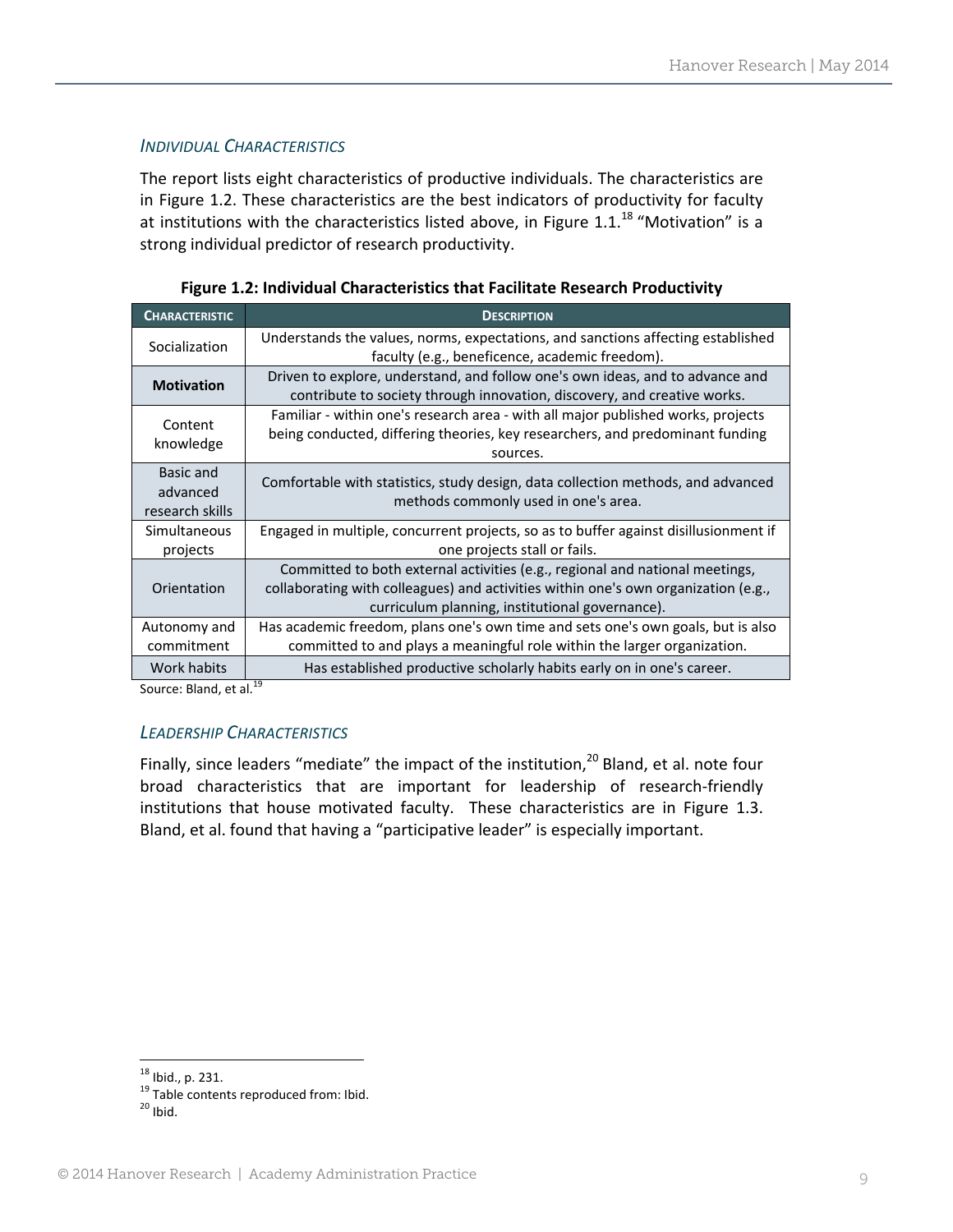| <b>CHARACTERISTIC</b>                             | <b>DESCRIPTION</b>                                                                                                                                                                                                                                                                                                                                          |  |
|---------------------------------------------------|-------------------------------------------------------------------------------------------------------------------------------------------------------------------------------------------------------------------------------------------------------------------------------------------------------------------------------------------------------------|--|
| Scholar                                           | Highly regarded as a scholar; serves as a sponsor, mentor, and peer<br>model for other group members.                                                                                                                                                                                                                                                       |  |
| Research oriented                                 | Possesses a "research orientation"; has internalized the group's<br>research-centered mission.                                                                                                                                                                                                                                                              |  |
| Capably fulfills all critical<br>leadership roles | • Manager of people and resources<br>• Fund-raiser<br>• Group advocate<br>. Keeps the group's mission and shared goals visible to all members<br>Attends to the many individual and institutional features that<br>facilitate research productivity                                                                                                         |  |
| Participative leader                              | . Uses and assertive, participative style of leadership<br>• Holds frequent meetings with clear objectives<br>• Creates formal mechanisms and sets expectations for all members<br>to contribute to decision making<br>. Makes high-quality information readily available to the group<br>• Vests ownership of projects with members and values their ideas |  |

**Figure 1.3: Leadership Characteristics that Facilitate Research Productivity**

Source: Bland, et al.<sup>21</sup>

Bland, et al. conclude that, "when individual faculty's research productivity is the goal, nothing substitutes for" four factors in particular:<sup>22</sup>

- Recruiting faculty with a passion for research;
- **P** Providing them with formal mentoring programs;
- Facilitating their networks; and
- **Peroviding time for them to do research.**

These and additional steps are considered in more detail in the following section.

<sup>&</sup>lt;sup>21</sup> Table contents reproduced from: Bland, et al., Op cit.

<sup>&</sup>lt;sup>22</sup> Bullet points quoted verbatim from: Ibid., p. 236.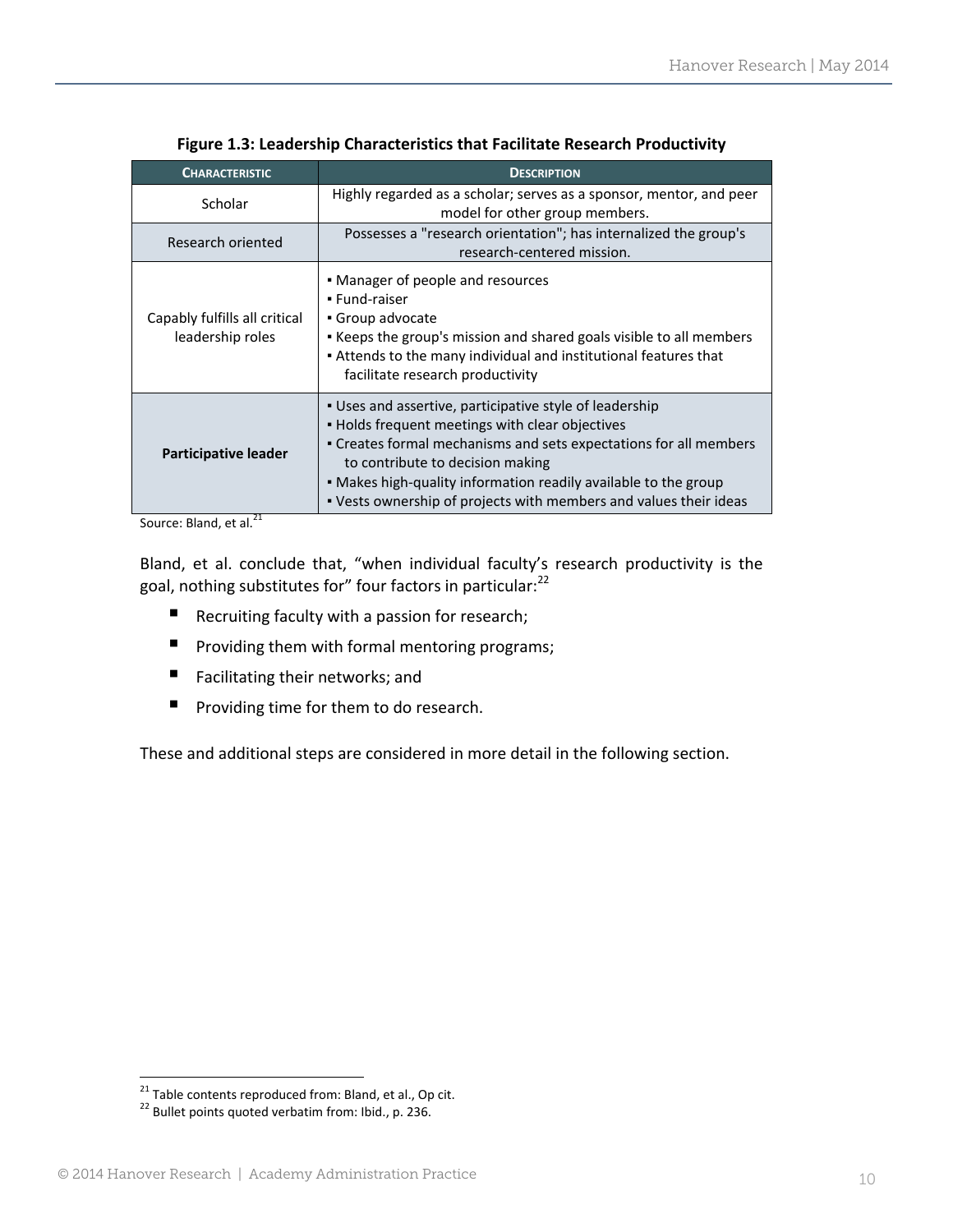# SECTION II: INFLUENTIAL FACTORS FOR A CULTURE OF RESEARCH

**Successful institutions provide significant support to faculty research efforts.** They can choose from a variety of tactics to develop a culture of research and increase faculty research productivity. In this section, Hanover Research identifies influential factors behind the development of a culture of research, based on a review of secondary literature and institutional practices.

Research-centered institutions provide supports including:

- **Effective Leadership and Clear Goals;**
- Faculty Training and Support Programs;
- Research Centers;
- **Recognition of Research Production;**
- **Encouragement of Faculty Collaboration;**
- Balanced Teaching and Research Responsibilities; and
- Pay that is Commensurate with Expectations.

# **EFFECTIVE LEADERSHIP AND CLEAR GOALS**

Initiating a successful culture of research requires clear goals and effective leadership from university and unit administration. Bland, et al., noted four important characteristics that leaders of successful research environments possess. Teresa Marchant recognizes the importance of similar characteristics in leadership of units with developing cultures of research. Important actions of "high level" administration include: $^{23}$ 

- Including research culture development as an item on important committee agendas;
- **P** Providing a clear and publicized articulation of institutional research goals and expectations for individual researchers;
- Aligning all levels of the university with the cultural development strategy; and
- Making use of participative governing.

Administration at the "local or sub-unit factors" should have strong leadership skills and the freedom to allocate unit resources as is necessary.<sup>24</sup>

<sup>&</sup>lt;sup>23</sup> Bulleted list adapted from: Marchant, Op. cit., p. 5-6.<br><sup>24</sup> Bulleted list adapted from: Ibid.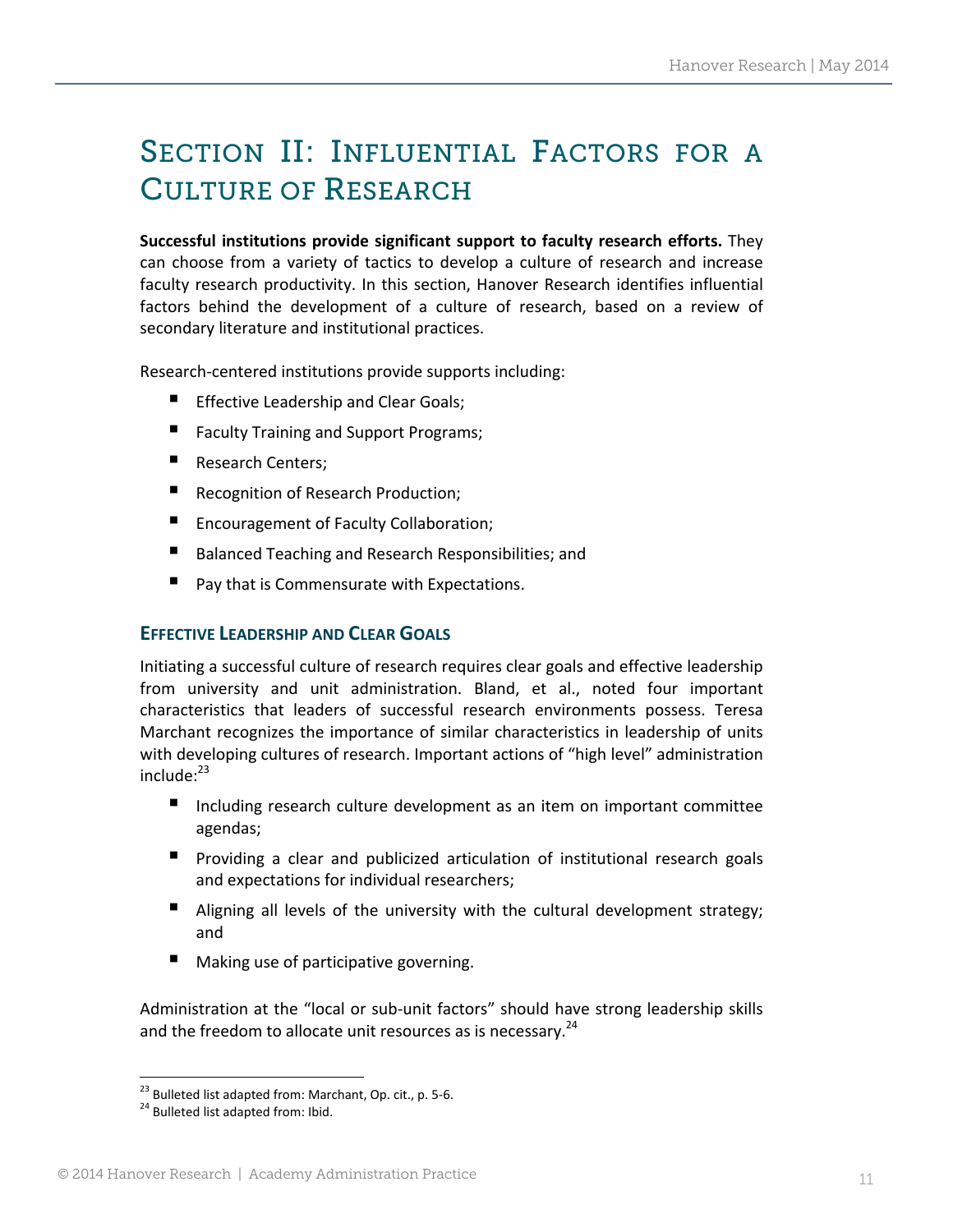Those in leadership roles must also recognize the limits of administrative action for implementing cultural change. Marchant warns that a culture of research will not be successfully inculcated through authoritarian top-down demands for change.<sup>25</sup> **Leadership may change policies, but it takes acceptance and enforcement of changed policies over time to change culture**. Marchant notes that, "culture is maintained and transmitted by organization practices that keep it alive," such as:<sup>26</sup>

- Human resource policy, particularly recruitment;
- Socialization;
- **Performance management; and**
- Leadership.

#### **TRAINING AND SUPPORT**

Successful development of a culture of research within a teaching‐focused academic unit will include the introduction of education, formation, and funding opportunities for faculty members. These may include:

- Mentoring programs;
- Continuing education courses;
- Grant-writing support;
- Research funding; and
- Support for terminal degree attainment.

#### *MENTORING PROGRAMS*

**Mentoring programs** encourage experienced faculty members with research skills to share their expertise with those who need assistance developing their competence for research.<sup>27</sup> Andrew Cheetham notes, "It is the intersection and interaction of... research mentoring networks that builds and strengthens the research culture." $^{28}$  A mentorship program has the potential to support a unit's culture of research by: $^{29}$ 

- Building departmental research capacity;
- Fostering strong personal and professional relationships among colleagues in the context of research development; and
- **Providing recognition of faculty with excellent research skills.**

<sup>&</sup>lt;sup>25</sup> Ibid., p. 7.<br><sup>26</sup> Bulleted list adapted from: Ibid.<br><sup>27</sup> Cheetham, Op. cit., p. 6.<br><sup>28</sup> Ibid. <sup>29</sup> Bulleted items adapted from:

<sup>[1]</sup> Bland, et al., Op. cit.

<sup>[2]</sup> Hammond, S., Madsen, S., and Fenton, J. "Strategically Increasing Faculty Productivity." *Academic Exchange Quarterly*, 8(4), 2004. Accessed at: http://rapidintellect.com/AEQweb/5jun2821z4.htm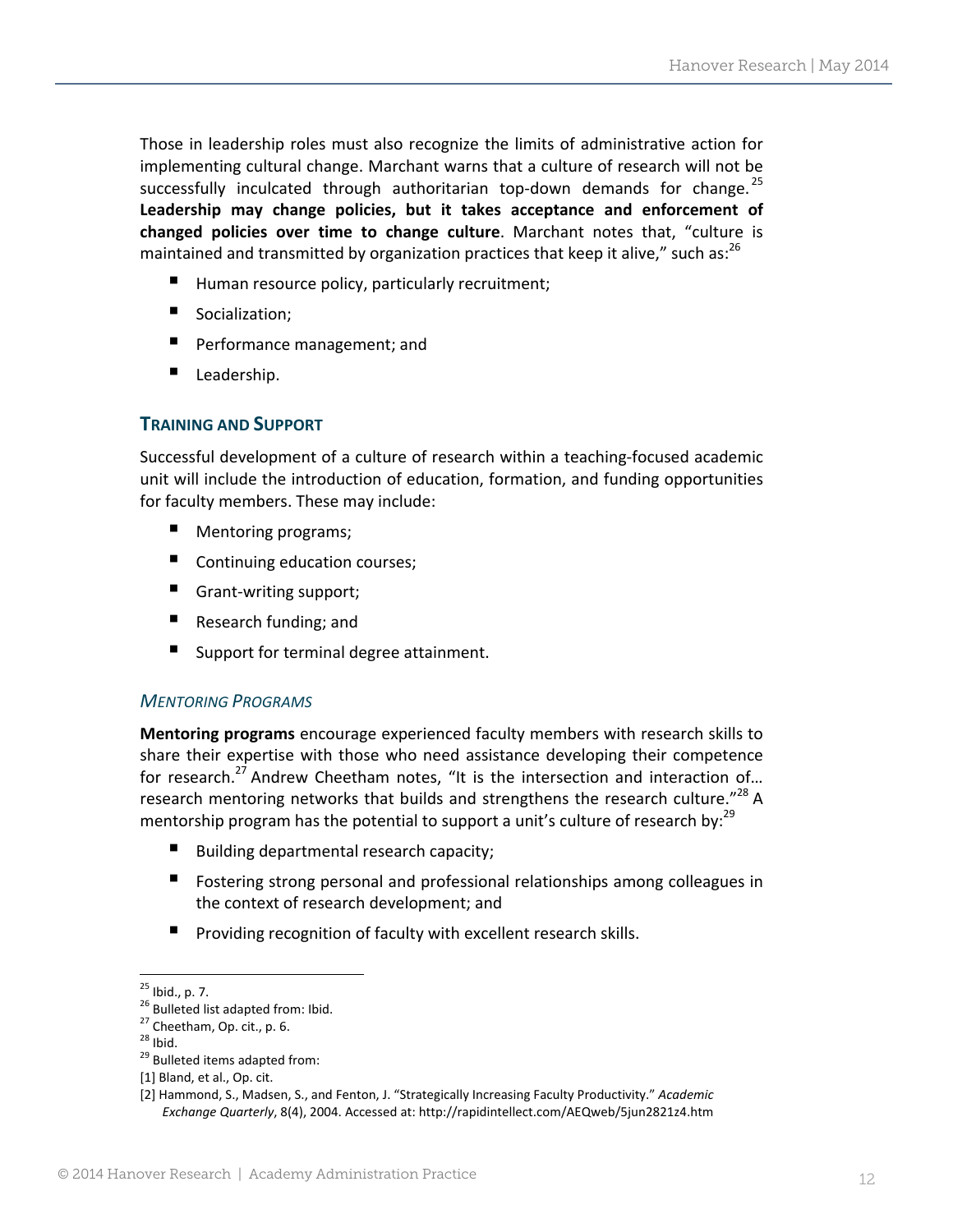Mentorship in research skills may be particularly important in professional fields where younger faculty may have had less training in research and its importance. A recent study of research mentorships for junior medical faculty at a "large academic institution" found that junior faculty had "considerable interest" in being mentored, and concluded that mentoring physicians "seeking to add research skills and academic productivity" holds significant promise as a way to develop new investigators. Both mentors and mentees participating in the program noted that "institutional support is vital for promoting mentorship." $30$ 

#### *CONTINUING EDUCATION*

**Continuing education courses** provide a formal setting in which experienced faculty researchers can train less experienced faculty members. As with mentorship, research suggests that there may be a particular need for such training in professional fields. For instance, a survey of junior faculty in U.S. schools of pharmacy found that many reported a "lack of formal training in most research skills during their postgraduate training" – while these faculty members felt well prepared to meet the "teaching, clinical, and service expectations of their departments," they were less confident about meeting research expectations.<sup>31</sup>

Although such deficiencies may be best addressed through changes to postgraduate preparation in these fields, institutions have also had success in providing training to young academics once they are employed as faculty. Hofstra University's North Shore‐Long Island Jewish School of Medicine, for instance, has recently implemented a program of research development, both to increase the "scholarly activity" of residents and to enhance the "research focus" of the faculty.<sup>32</sup>

The "multifaceted intervention" employed by the school has included a "formalized research curriculum," as well as: $33$ 

■ A needs assessment

- **Appropriate of dedicated research staffing**
- Development of tracking tools and policies
- Additional research time for residents

 $30$  Ragsdale, J. et al. "Characterizing the Adequacy, Effectiveness, and Barriers Related to Research Mentorship Among Junior Pediatric Hospitalists and General Pediatricians at a Large Academic

Institution." *Hospital Pediatrics*. March 2014. http://www.ncbi.nlm.nih.gov/pubmed/24584979 <sup>31</sup> Lee, K. et al. "Evaluation of Research Training and Productivity Among Junior Pharmacy Practice Faculty in the United States." *Journal of Pharmacy Practice*. December 2010.

http://www.ncbi.nlm.nih.gov/pubmed/21507862 <sup>32</sup> Merwin, S. et al. "A Preliminary Report on the Initiation of <sup>a</sup> Clinical Research Program in an Orthopaedic Surgery Department: Roadmaps and Tool Kits." *Journal of Surgical Education*. January/February 2014. http://www.ncbi.nlm.nih.gov/pubmed/24411423<br><sup>33</sup> Ibid.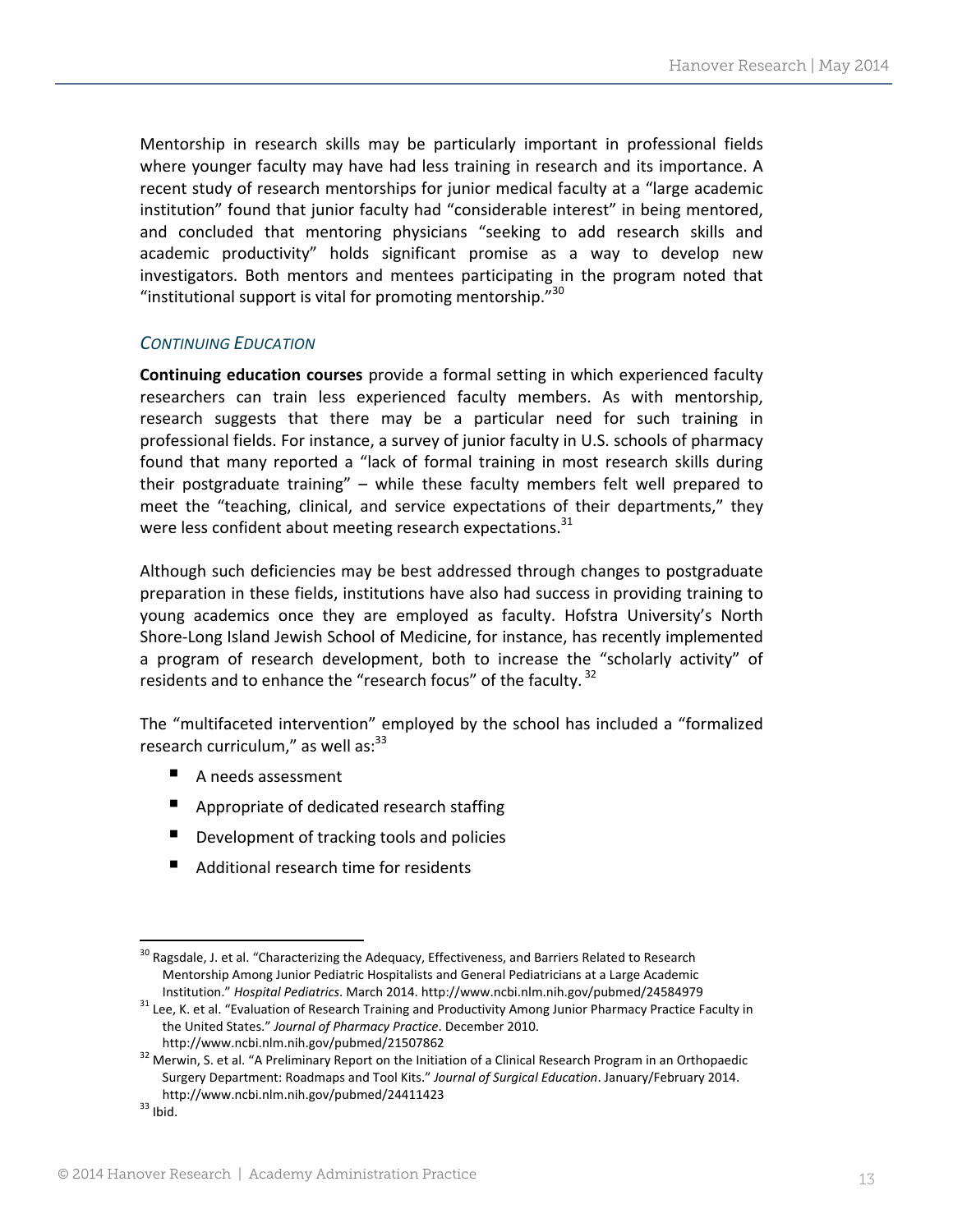Together, these interventions "invigorated faculty and trainees" to begin generating more research inquiries. And along with an increase in "institutionally‐required research training for faculty/residents" has come an increase in the time faculty spend on research and the amount of research produced, such as abstracts submitted for national meetings. Overall, the program has been "effective in transforming the focus of a clinical department into one with a nascent clinical research program."<sup>34</sup>

Similar approaches can be effective in other disciplines as well. When the School of Business at Utah Valley State College (UVSC) was seeking accreditation by the Association to Advance Collegiate Schools of Business, it needed to improve its faculty research production. In response, UVSC developed a course, "Writing for Scholarly Publication," for a small group of faculty in need of training, and faculty members responded positively.<sup>35</sup>

Similarly, within the field of social work, a survey of around 100 graduate programs around the country found multiple types of research‐related training being offered by a majority of the programs (Figure 2.1). Grant‐related support was found to be the most common, but assistance with writing and research methods was found to be relatively common as well.

| <b>TRAINING AND SUPPORT</b>                     | <b>PREVALENCE</b> |
|-------------------------------------------------|-------------------|
| Announcements of External Funding Opportunities | 97.0%             |
| <b>Grant Preparation Assistance</b>             | 91.9%             |
| <b>Grant-Writing Seminars</b>                   | 77.1%             |
| Data Analysis Seminars                          | 55.7%             |
| <b>Manuscript-Writing Seminars</b>              | 54.6%             |
| Literature Review Assistance                    | 43.8%             |
| <b>Manuscript Preparation Assistance</b>        | 39.6%             |

**Figure 2.1: Training and Support Opportunities for Social Work Faculty**

Source: Freedenthal, et al.<sup>3</sup>

<sup>&</sup>lt;sup>34</sup> Ibid.<br><sup>35</sup> Hammond, S. et al. Op. cit.<br><sup>36</sup> Freedenthal, S., Potter, C., and Grinstein‐Weiss, M. "Institutional Supports for Faculty Scholarship: A National Survey of Social Work Programs." *Social Work Research*, 32(4), 2008. p. 226.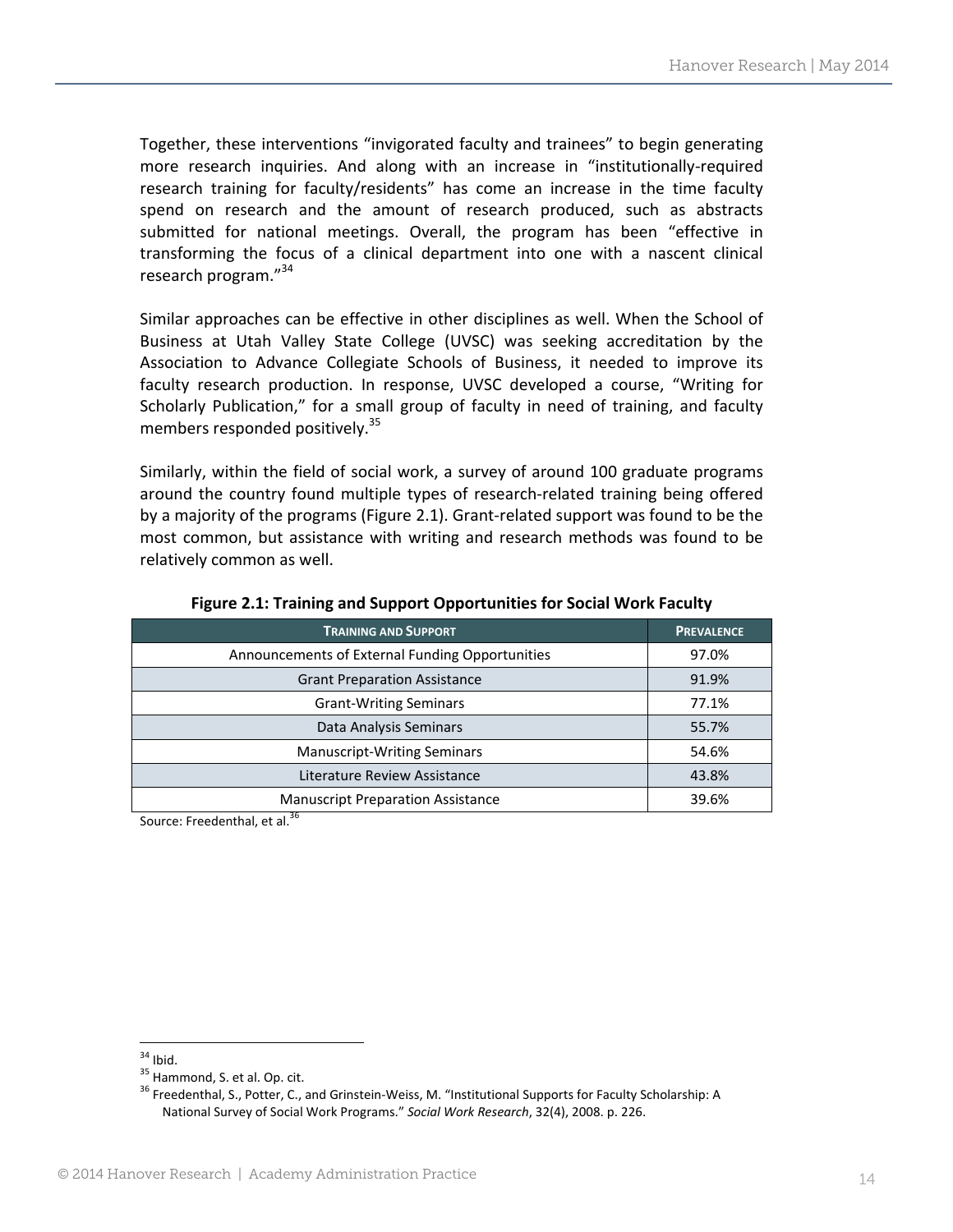### *RESEARCH FUNDING*

In addition to providing support for grant production, institutions wishing to develop and maintain a culture of research may provide more **direct support of faculty research**. Institutions may:

- Allocate funds directly to research;
- Adopt a generous sabbatical policy to enable frequent and/or extended research time; and
- Facilitate access to high-class research libraries, computers, updated laboratories and other facilities.

Freedenthal, et al. note that special supports may be put in place especially for new junior faculty, including the allocation of research start-up funding.<sup>37</sup>

#### *TERMINAL DEGREE ATTAINMENT SUPPORT*

**Support for terminal degree attainment** fosters a culture of research by facilitating attainment of research training as well as advanced academic credentials for current faculty with insufficient scholarly training. UVSC provided institutional support to faculty who were willing to pursue terminal degrees in their fields, including a year‐ long sabbatical and a reduced teaching load for two years after the sabbatical.<sup>38</sup> This support was offered to faculty who were five years or more from retirement.

# **RESEARCH CENTERS**

**Research centers** may be established to house some or all of the training and support programs listed above. Teresa Marchant suggests that, in addition to a centralized research unit, each discipline or unit should ideally have its own research center, which directs resources for faculty research.<sup>39</sup> Andrew Cheetham agrees, but indicates that a specialized or unit‐specific research center may be best implemented where a culture of research has already begun to take hold, as center funding may be difficult to gain for units with unproven research success.<sup>40</sup>

The use of unit‐level research centers to enhance a culture of research, particularly in a traditionally non‐research‐intensive field, can be seen at Indiana University, where the School of Journalism's current strategic plan includes the objective to "strengthen and enhance our research influence and productivity at all levels of the curriculum." Of the six actions the school intends to take towards this objective, fully half entail creating a research center, including: $41$ 

<sup>&</sup>lt;sup>37</sup> Ibid., p. 221.<br><sup>38</sup> Hammond, et al., Op. cit.<br><sup>39</sup> Marchant, Op. cit., p. 5.<br><sup>40</sup> Cheetham, Op. cit., p. 6.<br><sup>41</sup> "Strategic Plan 2010‐2015." Indiana University School of Journalism. http://journalism.indiana.edu/abou us/strategic‐plan‐2010/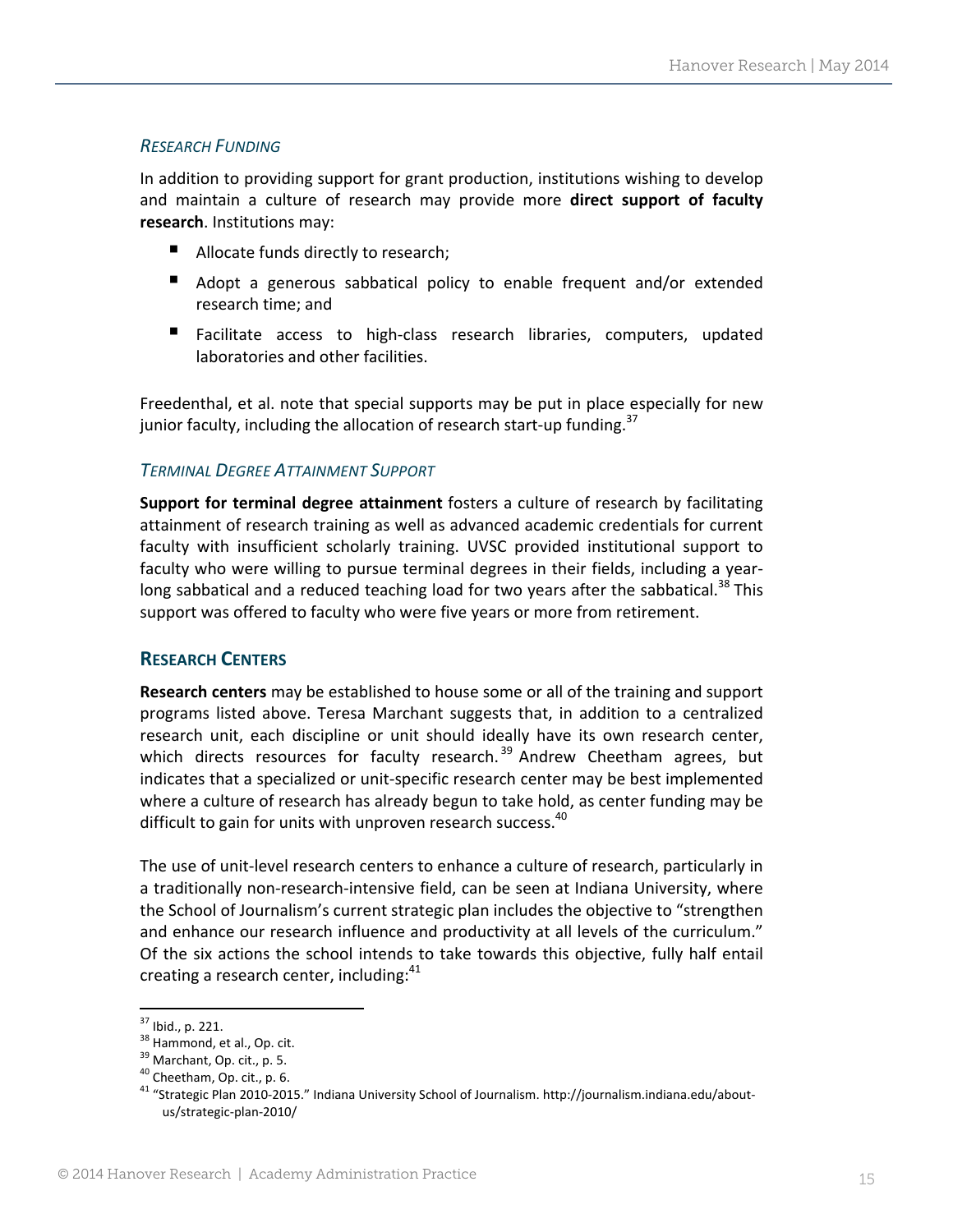- A media research lab funded by grants and foundation support.
- A center within political communication, which will "emphasize academic research for both graduate and undergraduate programs."
- A center within life science communication with an emphasis on health that includes both undergraduate and graduate study.

#### **RESEARCH RECOGNITION**

Unit‐ and institution‐wide recognition of research excellence is also an important element for developing a culture of research. An institution's faculty awards and discussion of faculty successes reflect the characteristics that are most important to an institution. Successful strategies associated with researcher recognition include:<sup>42</sup>

- Publishing a journal to highlight the successes of faculty researchers;
- Circulating regular newsletters, memos, or emails with faculty publishing successes; and
- Creating faculty awards in recognition of achievements in research.

Yonghong Xu's research indicates that this type of recognition may contribute to retaining productive nursing research faculty.43 However, financial considerations remain very important in this field.

#### **NETWORKS AND COLLABORATION**

A culture of research is supported by faculty interaction and research collaboration.<sup>44</sup> Bland, et al. note that successful researchers have a network of like‐minded scholars with whom to discuss their projects. They go on to note that this network does not need to be within a given faculty member's unit or institution.<sup>45</sup>

Institutions support the development of faculty networks through activities including:

- Sponsoring faculty participation in scholarly conferences;
- **Hosting conferences and symposia; and**
- Establishing institutional relationships with other universities, professional associations, and government bodies.

 <sup>42</sup> Bulleted list adapted from:

<sup>[1]</sup> Hammond, et al., Op. cit.

<sup>[2]</sup> Xu, Y. J. "Faculty Turnover: Discipline‐Specific Attention is Warranted. *Research in Higher Education*, 49 (1), 2008. p. 57-58.<br><sup>43</sup> Xu, Op. cit.<br><sup>44</sup> [1] McGill, Op. cit., p. 169.

[2] Marchant., Op. cit., p. 8. <sup>45</sup> Bland, et al., Op. cit., p. 230.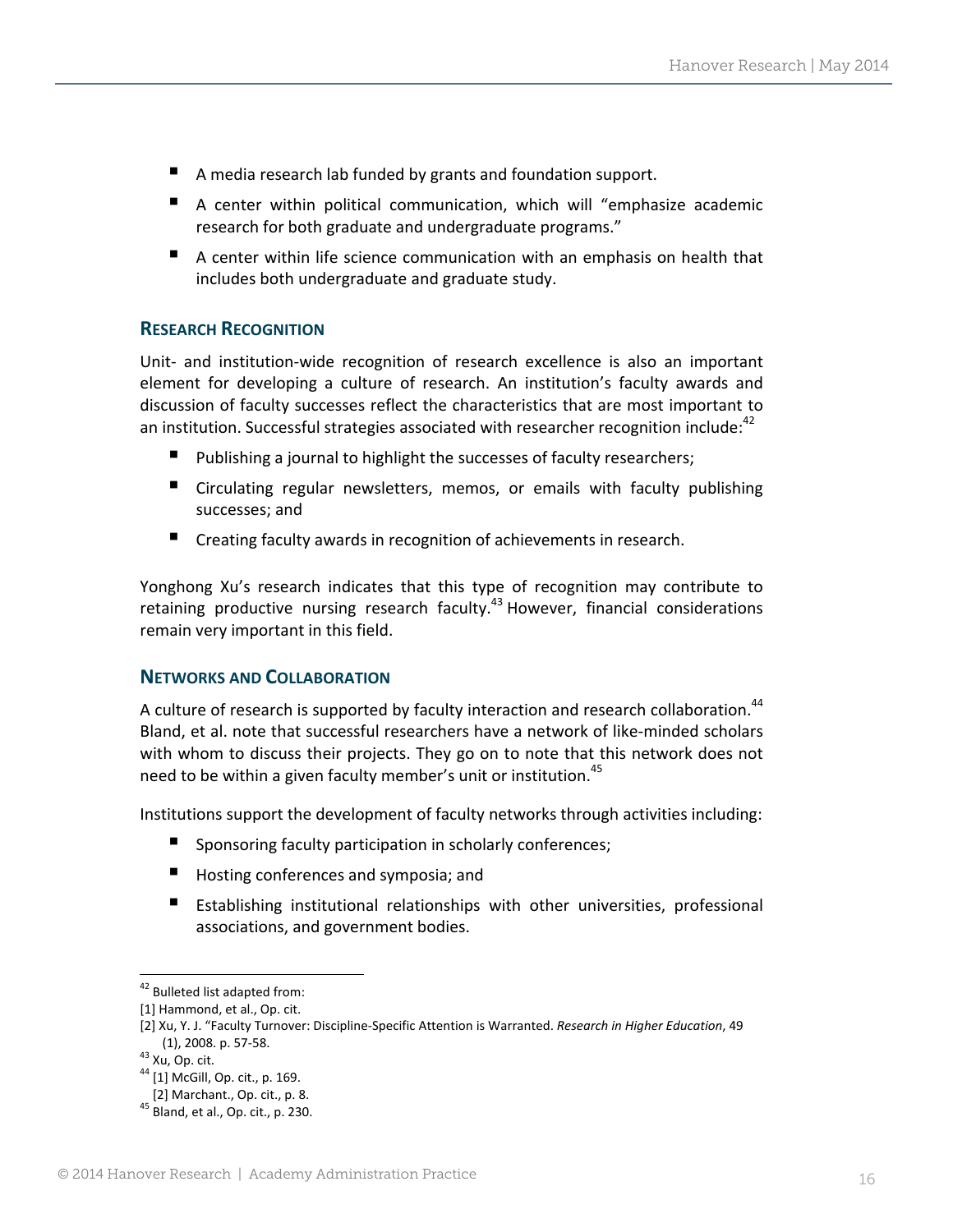For example, New York University (NYU) established a Faculty Resource Network (FRN), which has the mission to "foster connection, collaboration, and collegiality through a partnership of colleges and universities dedicated to faculty development.<sup>"46</sup> In support of this mission, the FRN provides faculty enrichment seminars, hosts national symposia, and offers visiting scholar programs. $^{47}$ 

# **TIME AND PAY**

Developing a culture of research within a teaching‐focused unit will likely entail **reducing teacher course loads to give faculty more time for scholarly productivity**. James Fairweather found that, "for most faculty members, generating high numbers of student contact hours diminishes publication rates, and vice versa."<sup>48</sup> Bland, et al. similarly find that faculty with fewer teaching hours tend to produce more research.<sup>49</sup>

Institutions seeking to ensure faculty put a balanced effort into teaching and research must establish criteria for pay increases, promotions, and other advancement that reflect this balance.<sup>50</sup> An institution may also consider incentivizing pay for research production. A recent study of salary incentive policies at Canadian medical schools finds that **payment increases tied to research production yield increased scholarly output**. 51

# **CHALLENGES**

While institutions may take steps to develop a culture of research, they will likely be pressed by difficulties throughout the process. Three noteworthy challenges are discussed below.

#### *FACULTY MOTIVATION AND ABILITY*

The fruitful research environment modeled by Bland, et al. stipulates that faculty are motivated and capable researchers. While institutions seeking to develop a culture of research will adapt their hiring practices to add faculty members with research production potential, current faculty may lack the interest or skills to contribute meaningfully to the developing culture. **To implement cultural change, administrators must be prepared to tailor solutions to faculty members' current motivations and abilities**.

<sup>&</sup>lt;sup>46</sup> "About Us." New York University – Faculty Resource Network. http://www.nyu.edu/frn/about.us/<br><sup>47</sup> "Programs and Events." New York University – Faculty Resource Network.

http://www.nyu.edu/frn/programs.events/around.the.network.html.<br><sup>48</sup> Fairweather, "The Mythologies of Faculty Productivity: Implications for Institutional Policy and Decision<br>Making," Op. cit., p. 44.

<sup>&</sup>lt;sup>49</sup> Bland, et al., Op. cit., p. 230.<br><sup>50</sup> Fairweather, James. "Beyond the Rhetoric: Trends in the Relative Value of Teaching and Research in<br>Faculty Salaries." The Journal of Higher Education, 76(4), 2005. p. 418.

<sup>&</sup>lt;sup>51</sup> Akl, E., et al. "Effects of assessing the Productivity of Faculty in Academic Medical Centres: A Systematic Review." *Canadian Medical Association Journal*, May, 2012. p. 5. Accessed at: http://www.cmaj.ca/content/early/2012/05/28/cmaj.111123.full.pdf+html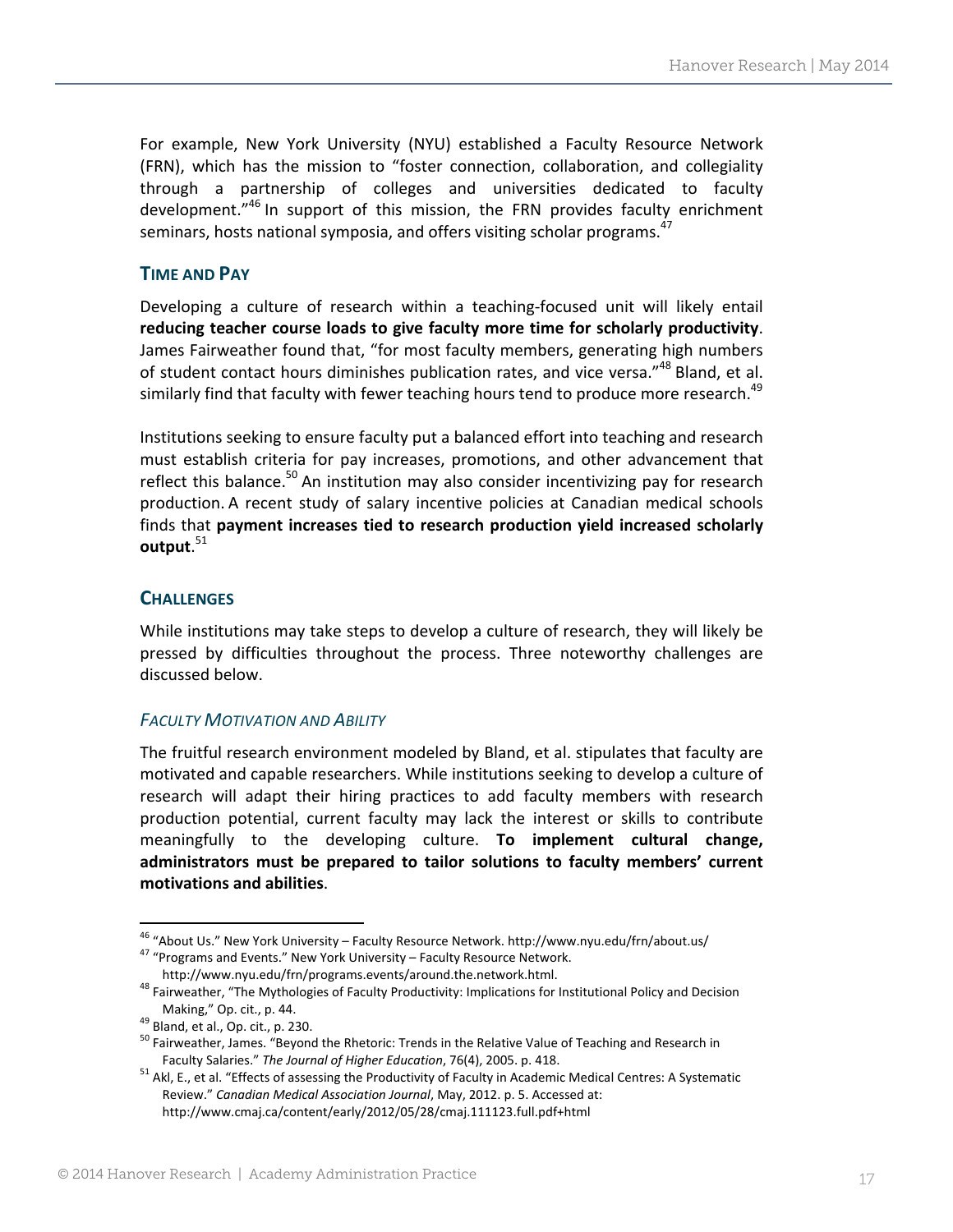When the School of Business at Utah Valley State College required increased faculty research production, Hammond, et al. recognized four categories of faculty member based on their motivations and abilities for research. They concluded that a "one size fits all" allocation of resources was not appropriate for faculty and suggested customized approaches. <sup>52</sup> The faculty categories and recommended resource allocations are in Figure 2.2.

Those with high motivation and low ability will likely make the best use of training and support resources. Those with low motivation would likely benefit most from developing personal relationships within the unit and within the larger academic community.

| <b>FACULTY CATEGORY</b>                  | <b>SUGGESTED RESOURCE DEDICATION</b>                                                                                                                                                                                                                                                                                                      |
|------------------------------------------|-------------------------------------------------------------------------------------------------------------------------------------------------------------------------------------------------------------------------------------------------------------------------------------------------------------------------------------------|
| High Motivation -<br><b>High Ability</b> | • Teaching load reductions<br>• Summer faculty research grants<br>• Conference funding<br>• E-letter published regularly to highlight scholarly successes<br>. Recognition and support was offered for those willing to mentor other<br>faculty                                                                                           |
| High Motivation -<br>Low Ability         | • Mentor program<br>• Workshops focusing on basic research skills<br>• Terminal degree completion support<br>• Continuing education opportunities<br>. E-letter published regularly to highlight scholarly successes                                                                                                                      |
| Low Motivation -<br><b>High Ability</b>  | • Individual attention dedicated to create social ties with faculty                                                                                                                                                                                                                                                                       |
| Low Motivation -<br>Low Ability          | • Clear articulation of department goals and department confidence in<br>faculty success.<br>• Individual attention from department chairs to develop a plan for<br>expectations and progress.<br>• Maintain previous teaching and citizenship activities<br>• Terminal degree completion support<br>• Continuing education opportunities |

**Figure 2.2: Customized Resource Dedication for Faculty**

Source: Strategically Increasing Faculty Productivity<sup>53</sup>

#### *MEASUREMENT*

The demand for increased research productivity within a developing culture of research is attended by the challenge of effectively measuring scholarly output. Institutions may consider a variety of factors in a number of different ways. This is not surprising, though, since measurements of progress and success must change as institutions develop.<sup>54</sup>

  $52$  Hammond, et al., Op. cit.<br> $53$  Ibid.<br> $54$  McGill, Op. cit., p. 169.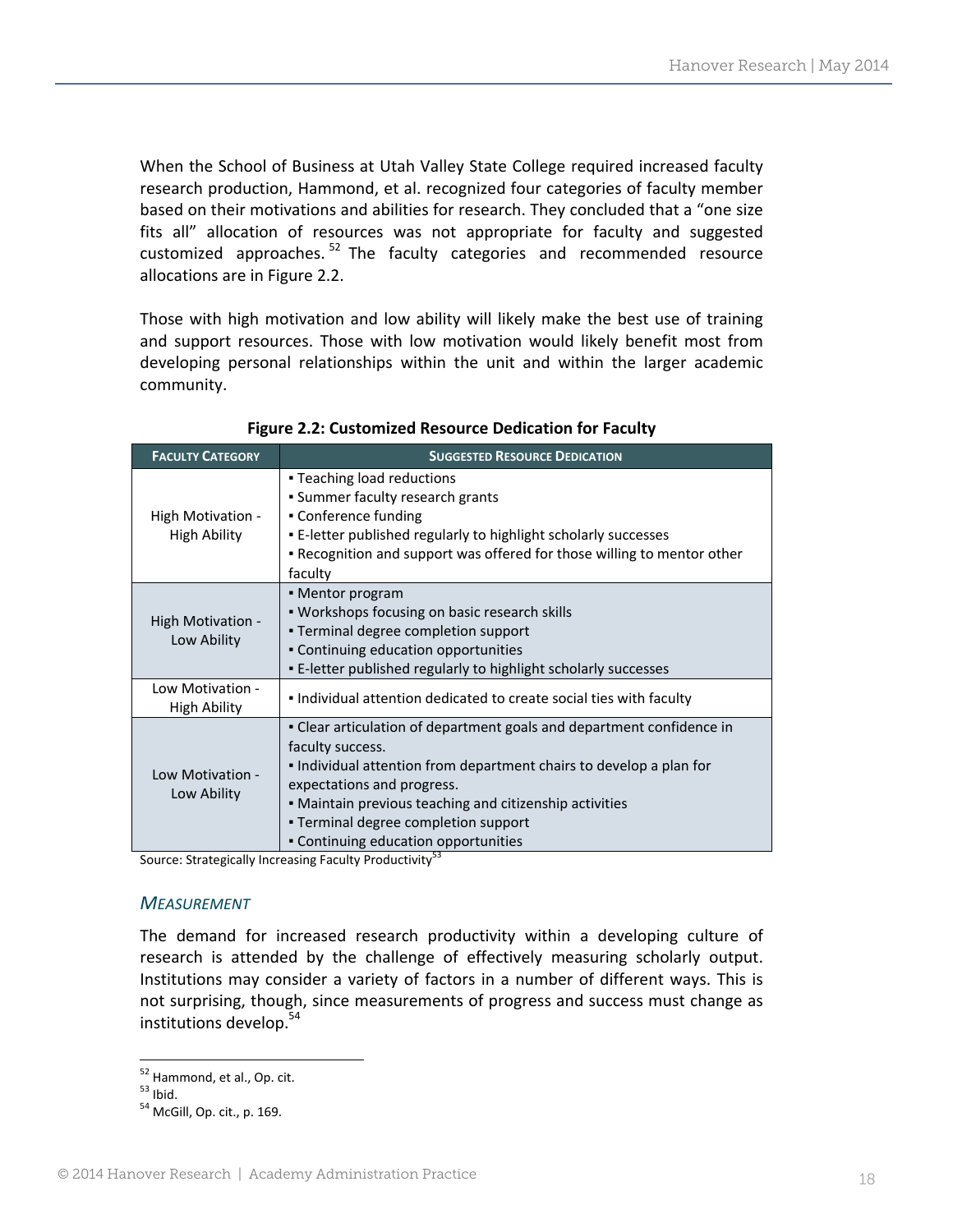Universities or their units, including professional schools, may use one or more of the following factors to measure research productivity:<sup>55</sup>

- Funded research
- Unfunded research
- **Quantity of publications, grants, and presentations**
- Research impact factor
- $\blacksquare$  The value of grants/gifts relative to base salary
- Regularity of being "principal investigator" on a research grant

Multiple institutions have made use of a point‐based evaluation systems developed by departmental committees.<sup>56</sup>

In measuring publications, various bibliometrics may be used to assess the quality as well as the quantity of a researcher's output. Such measures may include the weighting of publications based on the quality of the journal or counts of the number of times other researchers cite a publication.<sup>57</sup> These may be briefly defined as follows:

- **Weighted journal publication citations**: This measurement gives high value to an article that is published in a journal the articles of which are cited regularly. By this measure, the most successful articles are published in well‐ cited or "prestigious" journals.<sup>58</sup>
- **Work citations**: This measurement gives higher value to an article the more times it has itself been cited. This measure does not reflect the "prestige" of the journal in which an article is published. $59$

Both types of measurement may have benefits and drawbacks, but at least one study recommends using weighted journal publication measurements.<sup>60</sup>

Measures of individual research success provide helpful indicators of a unit's capable researchers, but **the success of a culture of research may be better measured at other levels**. If a unit lightens certain faculty members' teaching loads for research, additional course responsibilities may fall to other faculty members, who would have

<sup>&</sup>lt;sup>55</sup> Akl, et al., Op. cit., p. 4.<br><sup>56</sup> Ibid.<br><sup>57</sup> Henrekson, M. and Waldenström, D. "How Should Research Performance Be Measured? A Study of Swedish Economists." A working paper published by the Research Institute of Industrial Economics. 2007. p. 3. http://www.ifn.se/wfiles/wp/wp712.pdf<br><sup>58</sup> Ibid., p. 4.<br> $^{59}$  Ibid., p. 7.<br> $^{60}$  Ibid., p. 13.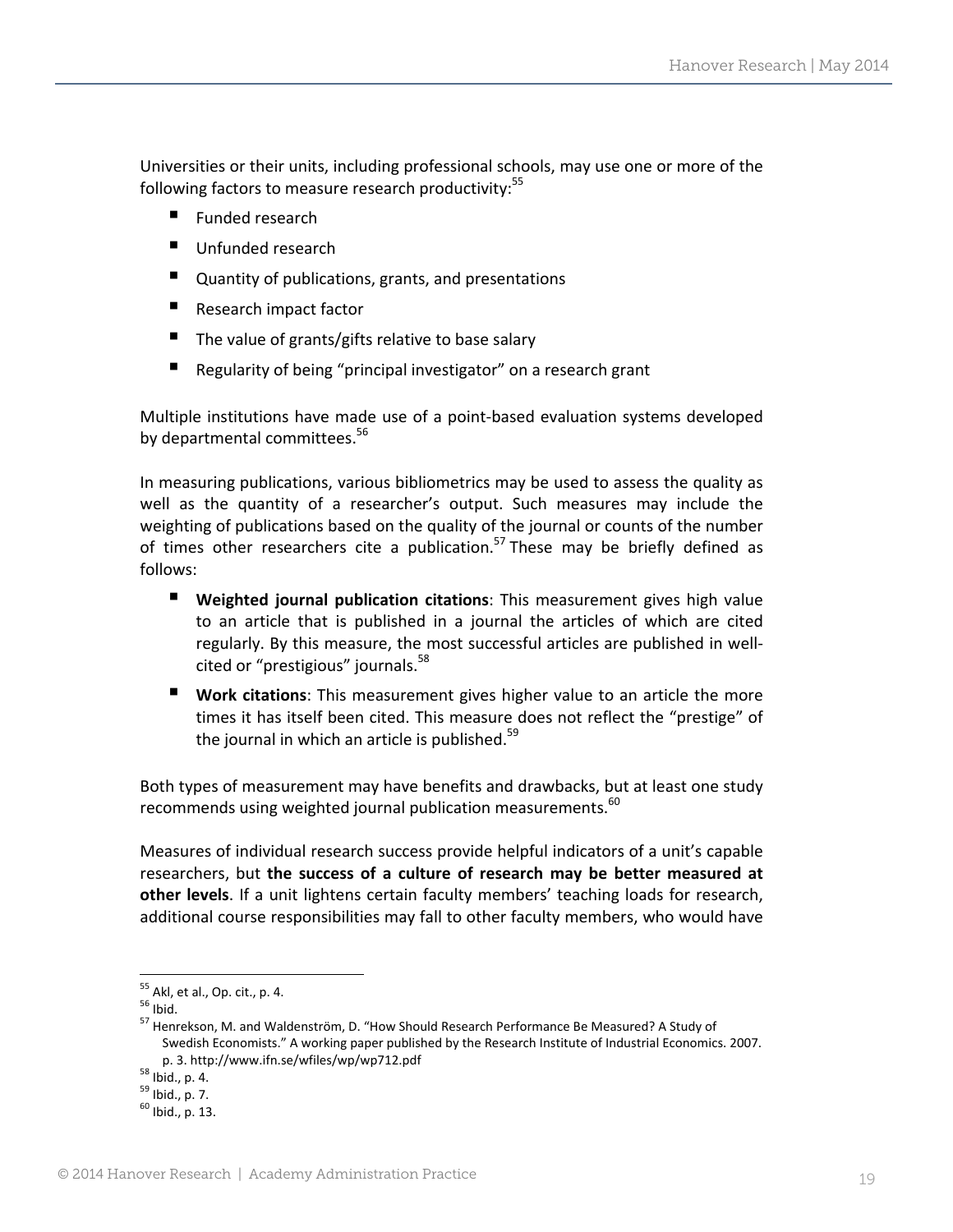less time to produce scholarship. The success of a developing culture of research may be better reflected in unit-level measurements of productivity. $61$ 

Additionally, higher‐level evaluation metrics may become more relevant as a unit implements a culture of research. If a unit is successful in establishing collaborative relationships among colleagues, the unit's increased research productivity may well come through "group solutions" rather than faculty members working individually.<sup>62</sup>

#### *DECREASE IN TEACHING RESOURCES*

A final challenge in creating a culture of research is to preserve a unit's effectiveness in other areas, particularly teaching, as the dedication of additional resources to supporting research may decrease those available to support teaching. Ted Youn indicates that **shifts in resource allocation from teaching to research initiatives may have detrimental long‐term effects on institutions with important teaching missions**, such as comprehensive universities.<sup>63</sup> It is possible that similar concerns could apply to units within a research institution that have traditionally focused on teaching, such as professional schools.

#### **GRADUATE STUDENTS IN A CULTURE OF RESEARCH**

An institution's policies, administration, faculty, and staff are the primary factors behind the development of a culture of research. Nonetheless, an institutional culture of research will naturally impact students' educations, as well.<sup>64</sup> Research indicates that **instructor mentoring facilitates student dissertation completions**. <sup>65</sup> It is likely that a culture of research that is built, in part, through faculty to faculty mentor relationships could implement a faculty to student mentorship program with relative ease.

Even if a formal mentorship program is not feasible, students will likely benefit from being immersed in a culture of research. One study notes that **graduate students have fewer difficulties completing dissertations when they have been introduced to research practices early on in their studies**. <sup>66</sup> Faculty in a culture of research are regularly engaged in research projects. Any student research assistants they use stand to gain valuable experience and knowledge.

<sup>&</sup>lt;sup>61</sup> McGill, Op. cit., p. 169.<br>
<sup>62</sup> Fairweather, "The Mythologies of Faculty Productivity: Implications for Institutional Policy and Decision<br>
Making," Op. cit., p. 44.

<sup>&</sup>lt;sup>63</sup> Youn, Op. cit., p. 231.<br><sup>64</sup> Shah, Mubarak. "Creating a Culture of Research." University of South Florida. *Faculty Focus*, 10(2), 2011. pp. 6-7. http://vision.eecs.ucf.edu/news/Faculty\_Focus.pdf<br><sup>65</sup> Grasso, M., Barry, M., and Valentine, T. "A Data-Driven Approach to Improving Doctoral Completion."

Council of Graduate Schools. p. 30.

http://www.cgsnet.org/ckfinder/userfiles/files/Paper\_Series\_UGA.pdf  $^{66}$ lbid., p. 31.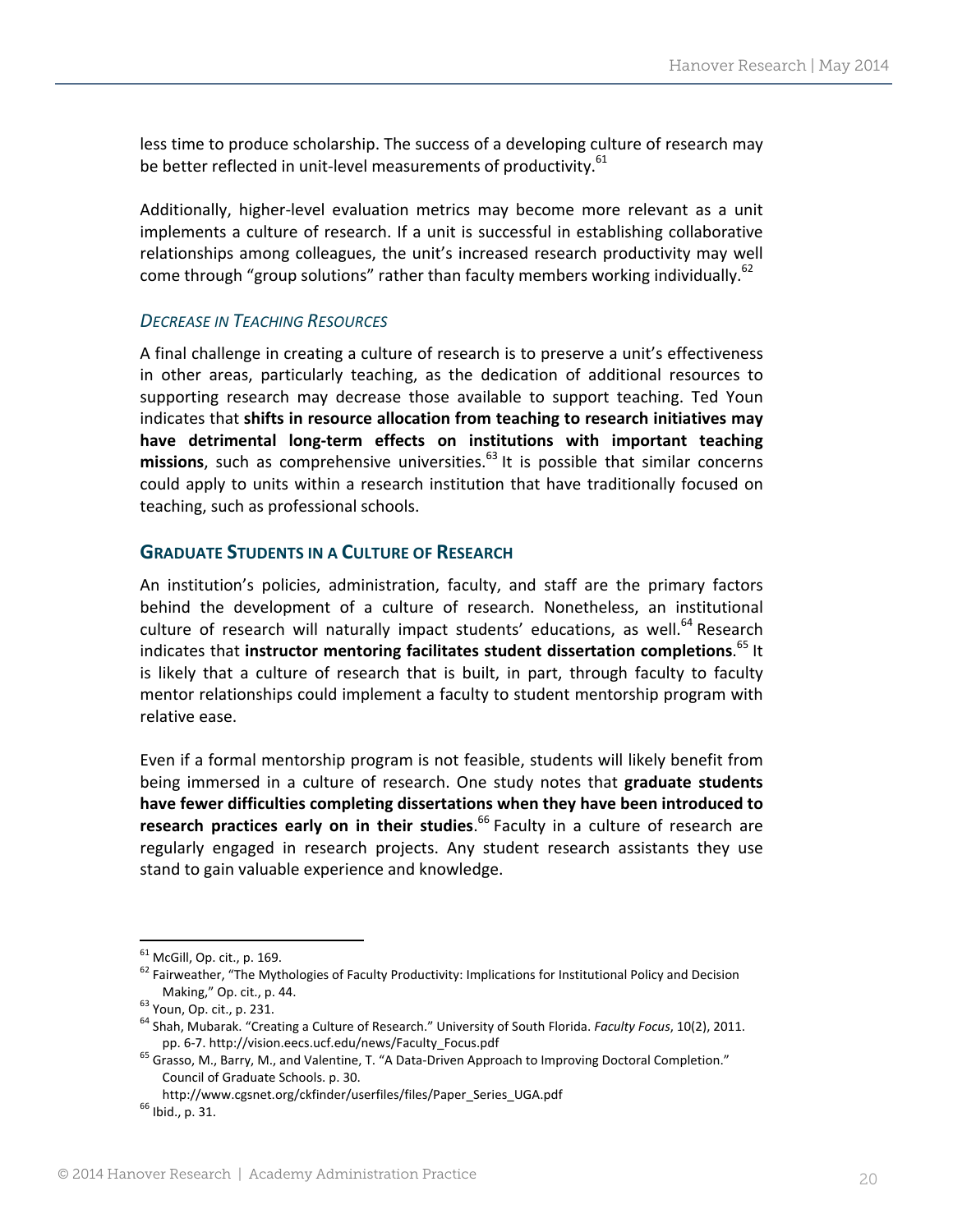Two of the three schools profiled in the next section, The College of Nursing at Stony Brook University and the Maurer School of Law at Indiana University‐Bloomington, explicitly incorporate student participation into unit research plans:

- **Stony Brook University's School of Nursing** This school's strategic plan notes that, "Active programs of research provide opportunities for students to participate in a variety of ways that will enhance their educational experience and be congruent with the Carnegie philosophy of introducing students to research early in their curriculum." $67$  Faculty should seek funding for student assistants.<sup>68</sup>
- **Maurer Law School** This school's plan notes, "We will enhance the connection between our scholarship and our teaching by integrating our scholarship into our teaching, by involving students in our scholarly activity, and by supporting student scholarly efforts."<sup>69</sup>

  $^{67}$  "School of Nursing Strategic Plan 2010-2015." Stony Brook University. p. 8.

http://nursing.stonybrookmedicine.edu/sites/default/son/SON\_StrategicPlan.pdf<br>
<sup>68</sup> Ibid.<br>
<sup>69</sup> "The Strategic Plan." Maurer School of Law. p. 7. http://law.indiana.edu/about/doc/strategic\_plan.pdf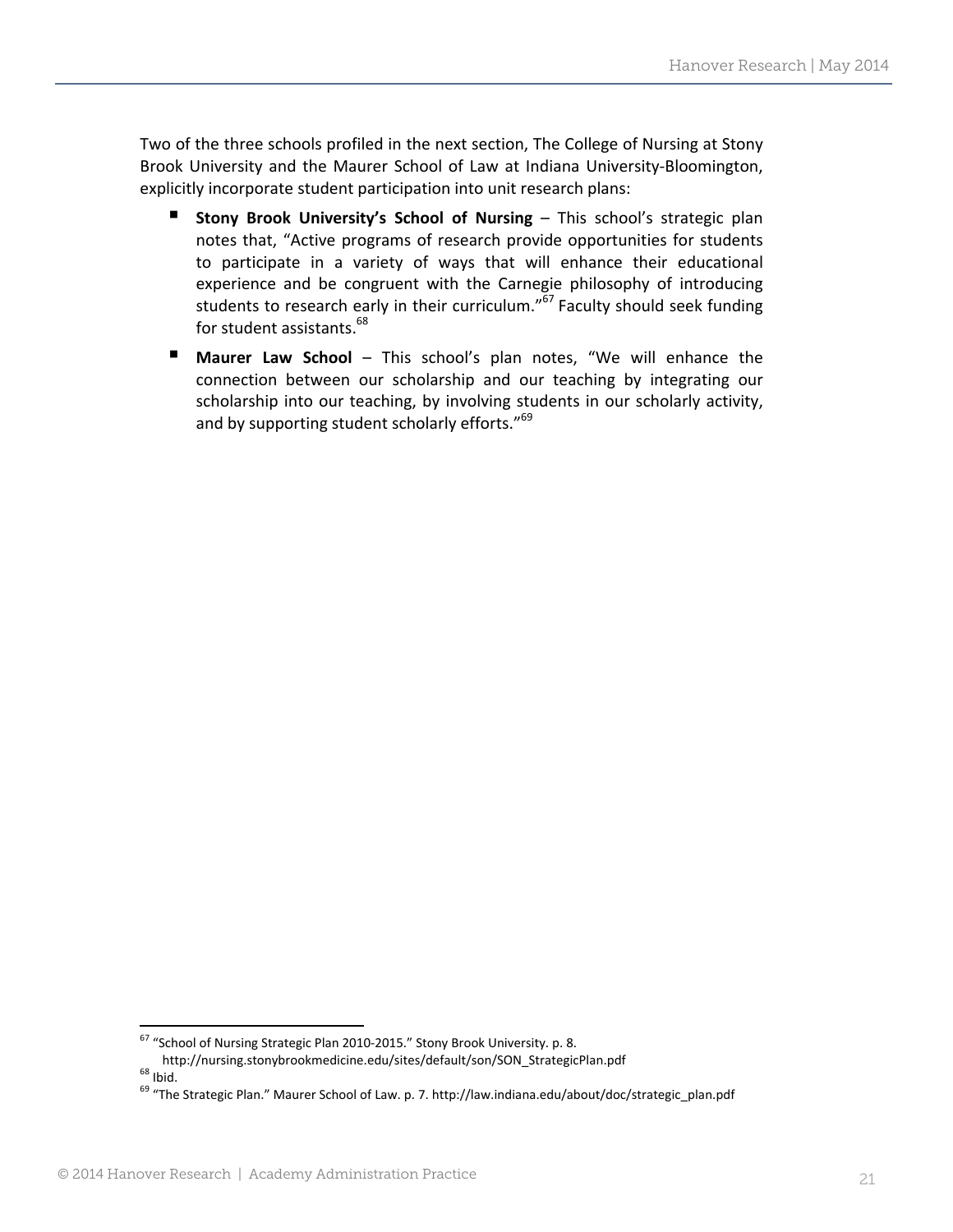# SECTION III: INSTITUTIONAL PROFILES

In this section, Hanover Research profiles the strategic plans for developing or maintaining cultures of research within professional schools at several research institutions. The profiles illustrate important goals professional schools strive to achieve in supporting a culture of research. The plans also indicate the steps these schools take in order to achieve their research productivity goals. Professional schools from three different institutions are considered:

- Stony Brook University, School of Nursing;
- Emory University, Department of Medicine in the School of Medicine;
- Indiana University-Bloomington, Maurer School of Law.

The analysis pays special attention to each unit's mission, research goals, and strategies for goal attainment.

# **STONY BROOK UNIVERSITY – SCHOOL OF NURSING**

Stony Brook University is a large public research university with a School of Nursing (SON) that has recently begun to develop a research program. The school's strategic plan for 2010 to 2015 is the "initial platform" for this initiative<sup>70</sup> and provides an overview of the first steps a professional school might take in fostering a culture of research and increasing faculty research productivity.

#### *MISSION*

The primary element of the SON's mission is providing high‐quality education to future nurse leaders.<sup>71</sup> Program implementation, however, requires faculty with strong commitments to education as well as commitment to: $<sup>72</sup>$ </sup>

- Clinical practice;
- Scholarly activity; and
- Research.

The SON hopes to become, "a destination public ivy" not only for students, but for faculty and other researchers as well.<sup>73</sup>

<sup>&</sup>lt;sup>70</sup> "School of Nursing Strategic Plan 2010-2015," Op. cit., p. 2.<br><sup>71</sup> Ibid., p. 6.<br><sup>72</sup> Bulleted list copied from: Ibid. <sup>73</sup> Ibid.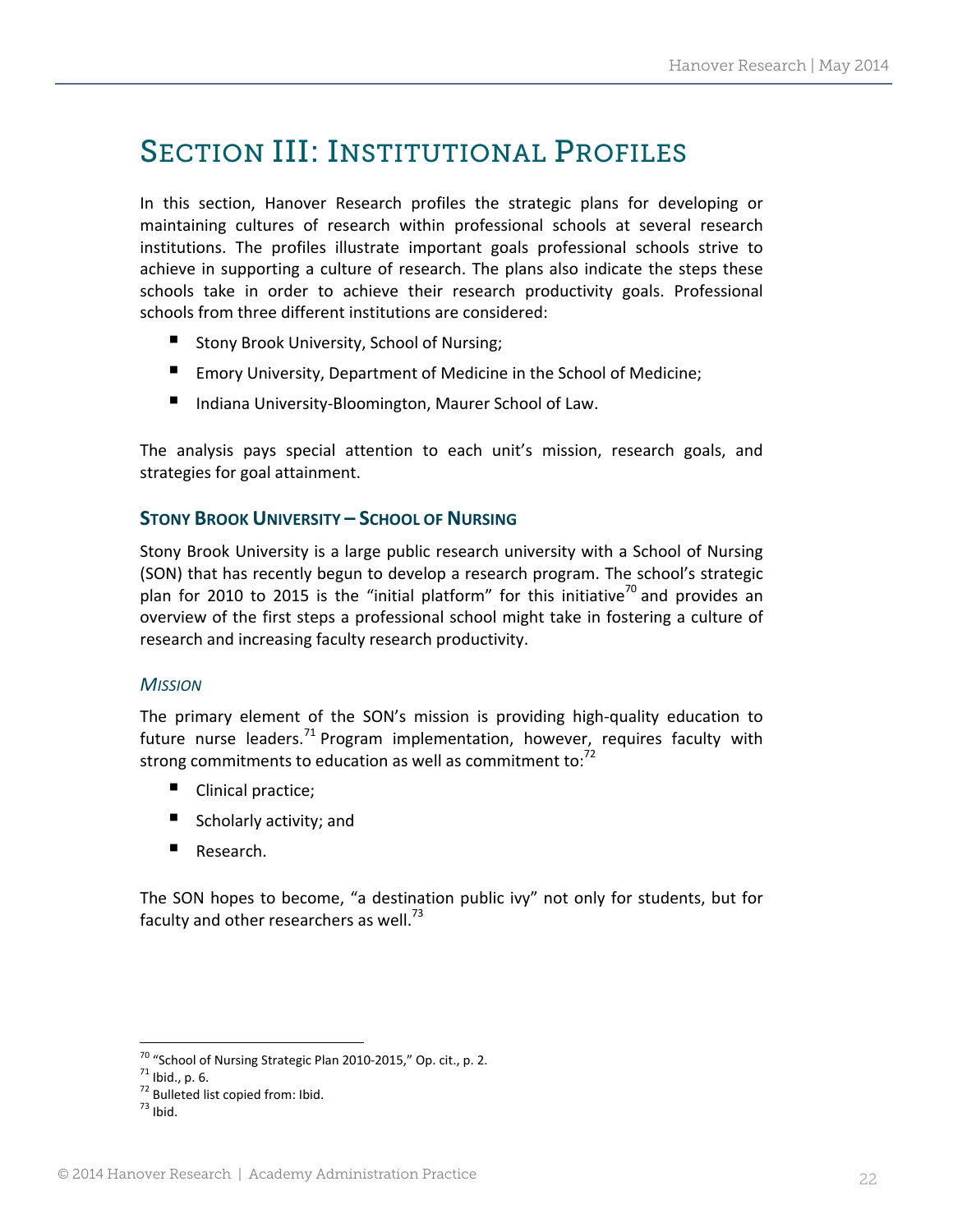# *RESEARCH GOALS*

The strategic plan envisions a research competency at the SON that will make it a "research school of distinction." In order to realize this strategic initiative, the SON distinguished three goals:<sup>74</sup>

- Increase research activity and grant submission within the SON;
- Secure grant funding for the SON; and
- Establish an Institute for Quality, Safety, and Team Science.

The goals were developed not only to improve research activities among faculty members, but also to provide opportunities for students. The plan notes that active faculty research activities, an element of the first goal, will likely include student participation.<sup>75</sup> Students can be introduced to research practices and start developing effective research habits from the beginnings of their educations if faculty members are engaged in research projects.<sup>76</sup>

The second goal also includes specifications aimed at improving students' educational experiences. Funding for research should be sought for student assistants at the undergraduate, graduate, and doctoral levels.<sup>77</sup> Financial support provided to students through research grants will allow ambitious students even from economically challenged backgrounds to participate and contribute to the school's culture of research.<sup>78</sup>

#### *STRATEGIES*

In order to attain its research goals, the SON has identified three sets of strategies or tactics. The tactics associated with each goal are provided in Figure 3.1. The SON's goals and strategies for developing a culture of research include many of the influential factors addressed above in Section II. Among other steps, the SON plans to: $79$ 

- $\blacksquare$  Hire effective researchers:
- **E** Establish a foundation for nursing research;
- **P** Provide resources to aid in grant preparation and management;
- Recognize faculty accomplishments; and
- **E** Encourage collaboration.

<sup>&</sup>lt;sup>74</sup> Bulleted items copied verbatim from: Ibid, p. 8.<br>
<sup>75</sup> Ibid.<br>
<sup>76</sup> Ibid.<br>
<sup>77</sup> Ibid.<br>
<sup>78</sup> Bulleted list adapted from: Ibid., pp. 8, 10.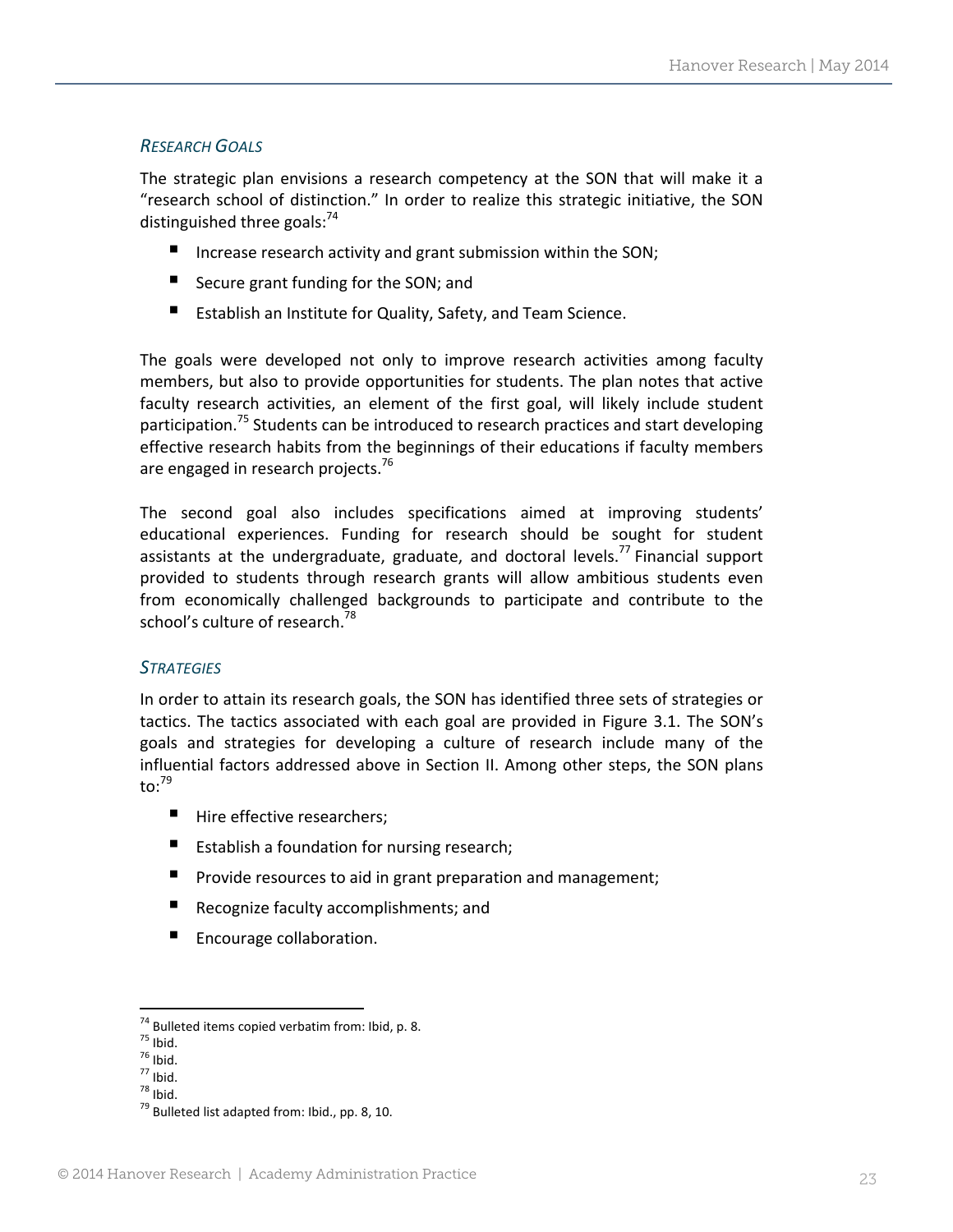The Institute for Quality, Safety, and Team Science is designed to provide grant support for faculty, as well as to:<sup>80</sup>

- $\blacksquare$  Track research productivity;
- I Identify research support mechanisms; and
- Assist investigators in negotiating processes necessary for conducting research.

The most notable elements lacking from the SON's strategies are a faculty mentoring program and any sort of continuing education or training for researchers.

| Goal                                                            | <b>Strategies/Tactics</b>                                                                                                                                                                                                                                                                                                                                                                                                                                                                            |  |
|-----------------------------------------------------------------|------------------------------------------------------------------------------------------------------------------------------------------------------------------------------------------------------------------------------------------------------------------------------------------------------------------------------------------------------------------------------------------------------------------------------------------------------------------------------------------------------|--|
| Increase research activity and grant<br>submission              | • Recruit Associate Dean for Research as well as faculty<br>with established research programs<br>. Identify current research activity, interest, and<br>funding availability<br>. Identify and analyze infrastructure to support<br>research<br>. Increase grant submission and submission of one or<br>more foundation grants<br>• Collaborate on interdisciplinary grants<br>• Establish a foundation for research in School of<br><b>Nursing</b><br>. Develop a Ph.D. program in nursing by 2015 |  |
| Secure grant funding                                            | . Initiate NIH P20 Center grant application<br>• Increase submissions and secure NIH funding<br>• Increase number of research-based publications<br>• Disseminate research findings<br>• Support formal postdoctoral fellowship for School of<br>Nursing faculty member<br>• Submit proposal for Ph.D. program                                                                                                                                                                                       |  |
| Establish an Institute for Quality, Safety,<br>and Team Science | . Broaden scope of research activities to include<br>multicenter studies<br>. Join interdisciplinary research consortium at Stony<br><b>Brook University</b><br>• Admit first cohort of Ph.D. students                                                                                                                                                                                                                                                                                               |  |

**Figure 3.1: Research Development Goals and Strategies/Tactics**

Source: Stony Brook University – School of Nursing<sup>81</sup>

 <sup>80</sup> Bulleted list adapted from: Ibid., p. 8.<br><sup>81</sup> Ibid.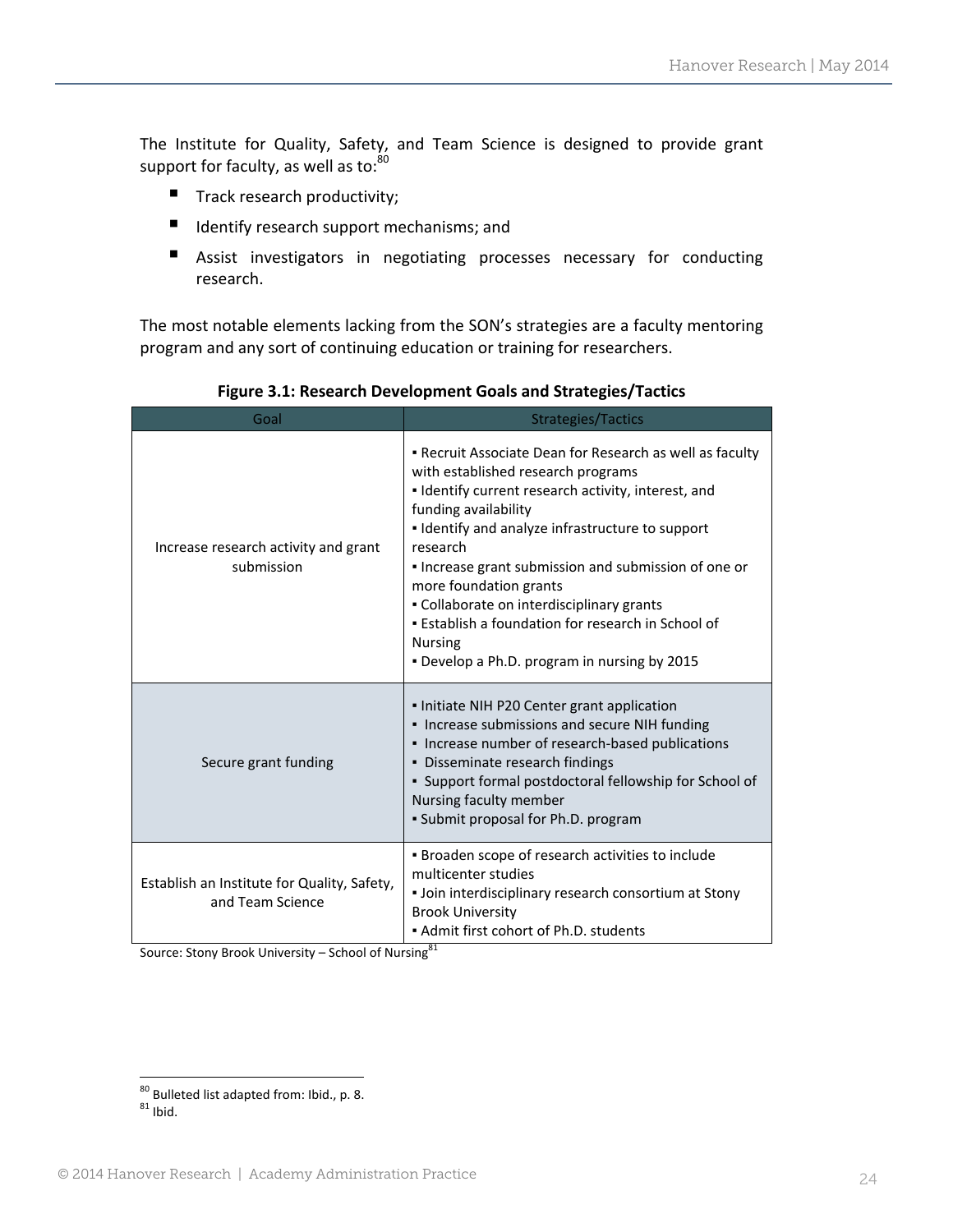### **EMORY UNIVERSITY – DEPARTMENT OF MEDICINE**

Emory University's School of Medicine (SOM) is a successful research medical school, ranking in the top quarter of U.S. News and World Report's national rankings.<sup>82</sup> The SOM houses a Department of Medicine (DOM), which receives 20 percent of the SOM's external funding for research, which is the highest of any SOM department.<sup>83</sup> The DOM notes, however, that the department's high level of research activities began less than 30 years ago and have increased dramatically since 2000,<sup>84</sup> indicating that the DOM's current culture of research, while established, is relatively young. This department's research goals and strategies illustrate a successful culture of research that is still looking to grow.

#### *MISSION*

The DOM's mission is simple and broad, "To serve humanity by improving health."<sup>85</sup> The department's vision points to three areas of competency in which the DOM wishes to "lead" and "innovate":<sup>86</sup>

- Discovery;
- Patient care; and
- Education.

The DOM's strategic plan notes with more specificity that "academic departments have a mandate to perform basic, translational and clinical research related to physiology, pharmacology and disease." <sup>87</sup> This is only one element of the department's tri‐partite mission.

#### *RESEARCH GOALS*

In order to fulfill its mission and realize its vision, the DOM's strategic plan addresses major goals in five areas, including enhancing the department's research impact.<sup>88</sup>

The DOM's analysis of the current research program's strengths, weaknesses, opportunities, and threats (SWOT) indicates that the department recognizes itself as a productive research environment. Most research strengths refer to faculty

<sup>82 &</sup>quot;Best Medical Schools: Research - 2014." U.S. News and World Report. http://grad-

schools.usnews.rankingsandreviews.com/best-graduate-schools/top-medical-schools/research-rankings<br><sup>83</sup> "Strategic Plan 2012-2017: Department of Medicine." Emory University. p. 4.<br>http://medicine.emory.edu/documents/dom-str

<sup>&</sup>lt;sup>84</sup> Ibid., p. 18.<br><sup>85</sup> "Our Mission & Vision." Emory University – Department of Medicine."<br>http://medicine.emory.edu/about\_us/who\_we\_are/mission vision.html

<sup>&</sup>lt;sup>86</sup> Bulleted list adapted from: Ibid.<br><sup>87</sup> "Strategic Plan 2012‐2017: Department of Medicine." Op. cit., p. 18. 88 Ibid., p. 13.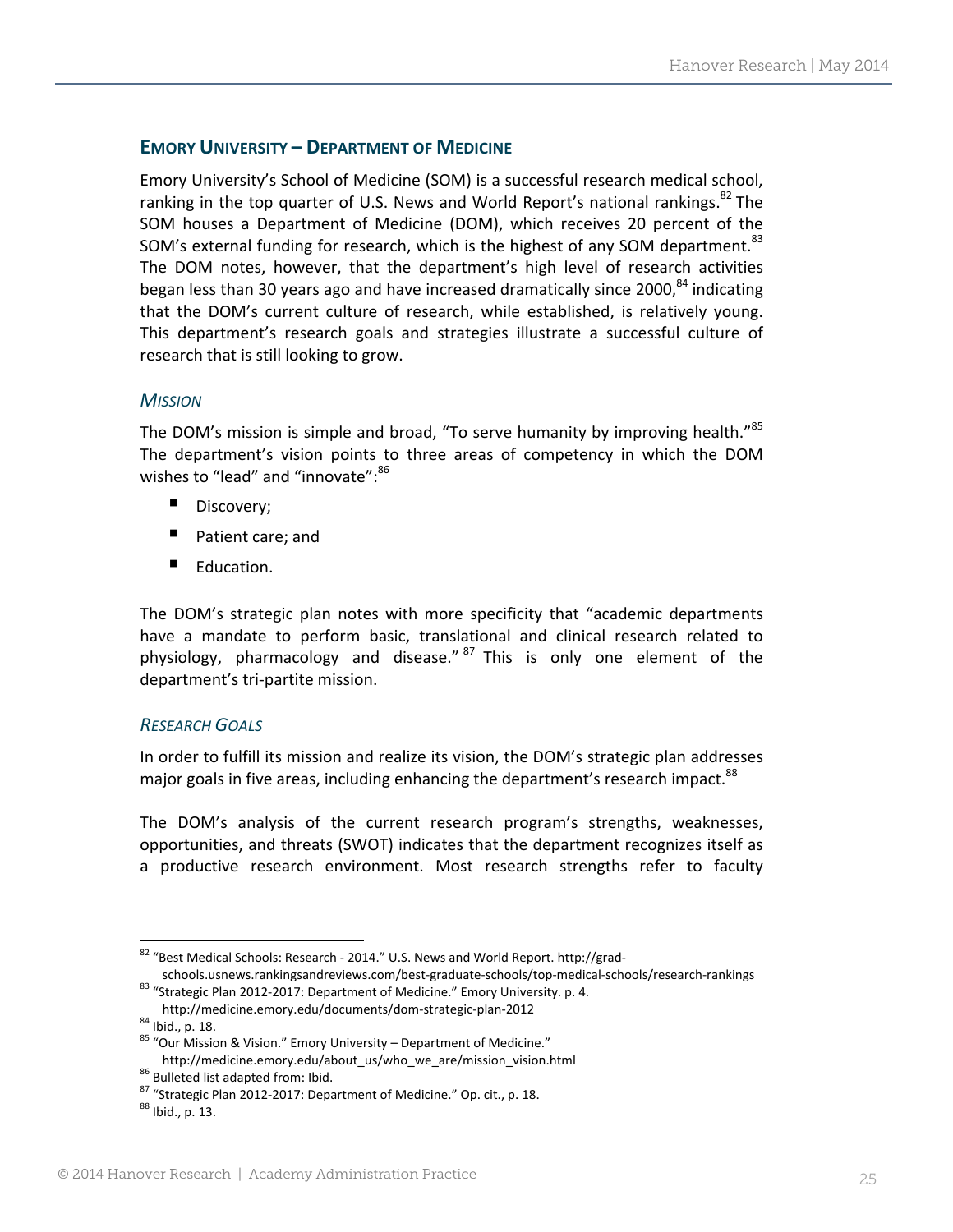members' abilities to attain research funding. Strengths also include the following departmental characteristics: 89

- **Possesses** "multiple investigators with high scientific impact;"
- Is home to "vibrant and diverse basic research:" and
- Is an "extremely collaborative environment."

The department's research weaknesses are primarily tied to insufficient research infrastructure and information resources. The strategic plan also indicates that little support is available "to support new awards."<sup>90</sup>

The DOM's research opportunities include:<sup>91</sup>

- Developing research projects based on current departmental competencies;
- **Fostering relationships with other medical institutions; and**
- Developing interdisciplinary research.

These weaknesses and opportunities, self‐identified at a highly ranked medical school, indicate that some elements of a successful research environment, such as establishing and maintaining institutional relationships, require regular attention. The department's four initiatives for improving the DOM's research impact also reflect this. The DOM's initiatives include:<sup>92</sup>

- Support innovation, integration and translation of basic discoveries into clinical care and health care delivery;
- Enable future discovery by enriching the scientific and administrative platforms for basic and clinical research;
- **E** Streamline research administrative procedures; and
- Advocate and facilitate the adoption of an effective, user friendly, and integrated IT infrastructure.

These initiatives reflect the need for continuous developments and refinements that an institution with a culture of research must attend to. These initiatives are designed to support and strengthen a culture of research already in place.

#### *STRATEGIES*

To achieve its goals, the DOM has identified a number of strategies, each with associated action items, which are shown in Figure 3.2. Notable recommendations include:

<sup>&</sup>lt;sup>89</sup> Bulleted items copied verbatim from: Ibid., p. 19.<br><sup>91</sup> Bulleted items adapted from: Ibid.<br><sup>92</sup> Bulleted items copied verbatim from: Ibid.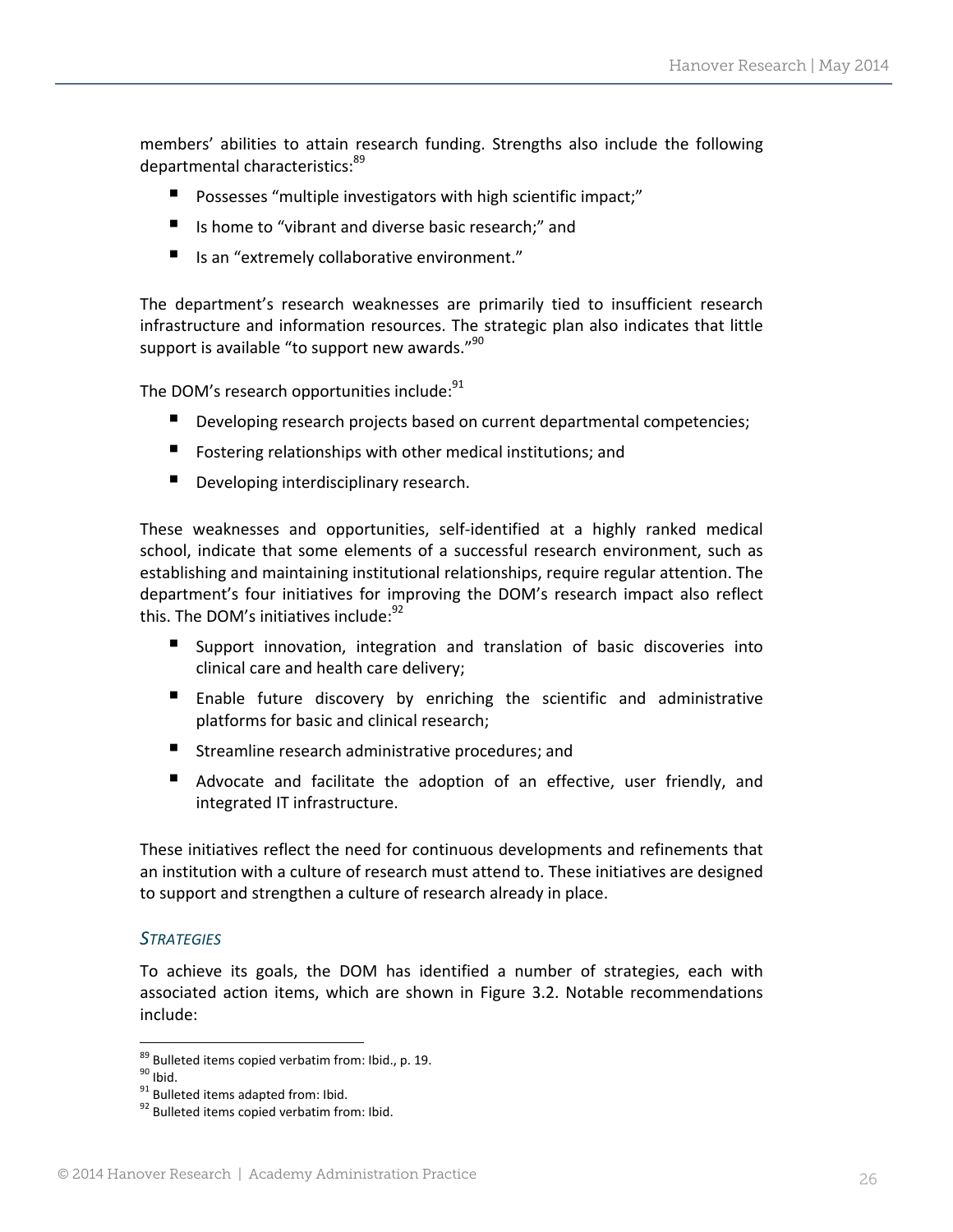- Encouraging collaboration by providing grant money for projects with two investigators who have not worked together before;
- Publicizing faculty research through a department website;
- $\blacksquare$  Incentivizing grant pursuit by offering matching funds;
- **Providing training in medical experimentation methodology; and**
- Establishing extensive IT support for research projects.

| <b>INITIATIVE</b>                                                                                                          | <b>ACTION ITEM</b>                                                                                                                                                                                                                                                                                                                                                                                                                                                                                                                                                                                 |
|----------------------------------------------------------------------------------------------------------------------------|----------------------------------------------------------------------------------------------------------------------------------------------------------------------------------------------------------------------------------------------------------------------------------------------------------------------------------------------------------------------------------------------------------------------------------------------------------------------------------------------------------------------------------------------------------------------------------------------------|
| Support innovation, integration and<br>translation of basic discoveries into<br>clinical care and health care delivery.    | . Create pilot seed grants with two principal investigators<br>who have never worked together before.<br>• Create groups to promote new research ideas and<br>collaborations.<br>• Create an "Internal Visiting Professor Program" to share<br>research interests.<br>• Create a comprehensive, user-friendly website to<br>showcase research, promote collaboration and collate<br>research administration best practices.*                                                                                                                                                                       |
| Enable future discovery by enriching<br>the scientific and administrative<br>platforms for basic and clinical<br>research. | • Create a space policy by which space is allocated<br>according to research success.<br>. Provide matching dollars for successful programs.<br>. Increase biostatistical support, availability and training.                                                                                                                                                                                                                                                                                                                                                                                      |
| Streamline research administrative<br>procedures.                                                                          | . Work with offices and departments within the<br>institution to improve research administration.<br>. Create post-award reporting mechanism that is data-<br>driven and user-friendly.                                                                                                                                                                                                                                                                                                                                                                                                            |
| Advocate and facilitate the adoption<br>of an effective, user friendly, and<br>integrated IT infrastructure.               | . Expand IT resources within the DOM to support basic<br>and clinical research.<br><sup>o</sup> Increase DOM IT budget to support research IT and<br>infrastructure upgrades.<br><sup>o</sup> Appoint a Vice Chair for IT and create an IT advisory<br>team to prioritize and facilitate IT efforts within the<br>department.<br><sup>o</sup> Research, collate and advertise IT solutions currently<br>available.<br><sup>o</sup> Expand videoconferencing capabilities and support.<br>. Work towards creating common platforms for patient<br>data that can be queried by varied investigators. |

#### **Figure 3.2: Initiatives and Action Items to Support Research Productivity**

Source: Emory University – Department of Medicine<sup>93</sup> \*This action item supports all four initiatives.

 <sup>93</sup> Table contents adapted from: Ibid., p. 20.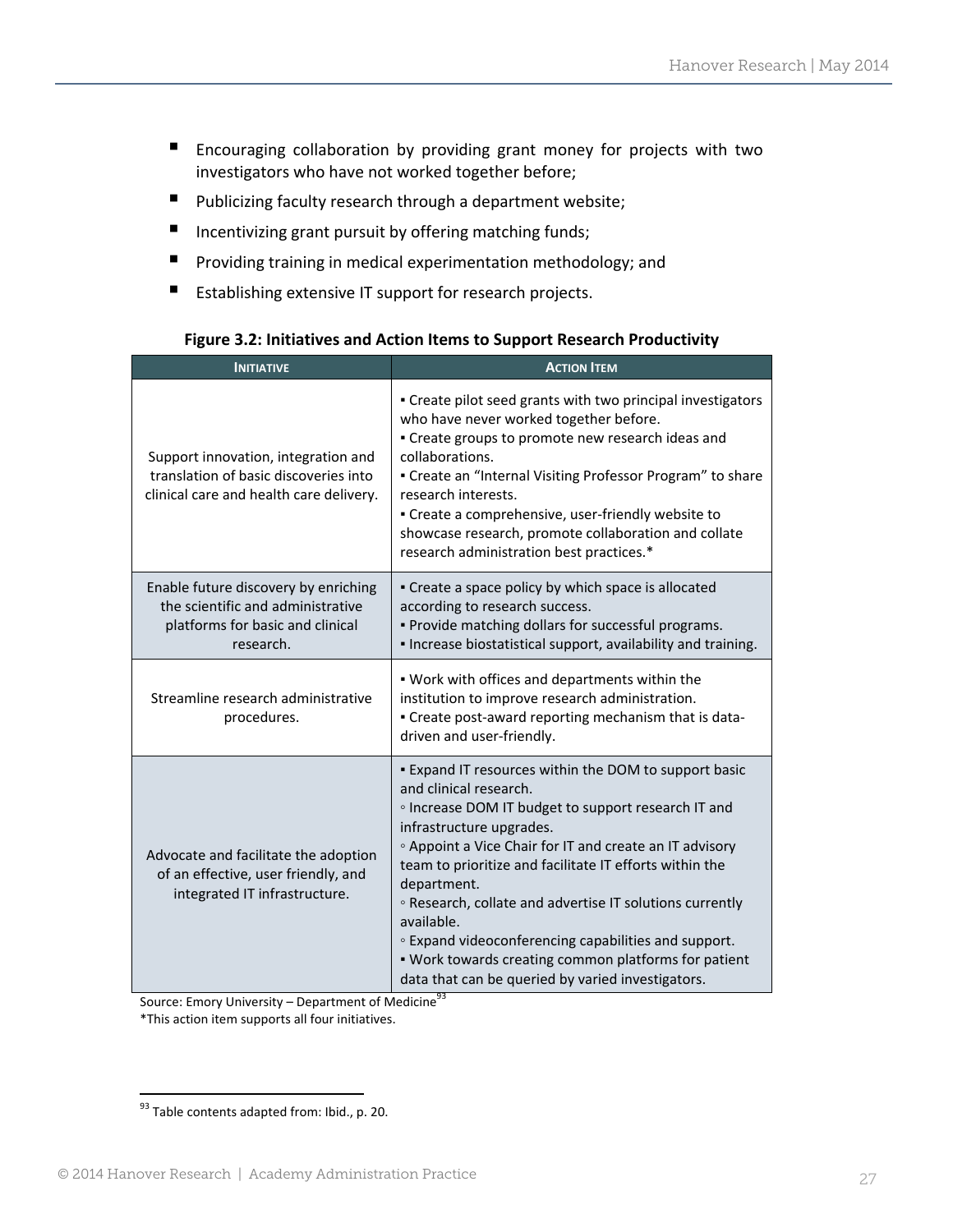The DOM recommends additional action items in support of a productive research environment while addressing the distinct goal of cultivating an "environment of excellence" for employees.<sup>94</sup> The DOM had a mentorship program in place for some faculty, already, which this plan recommends expanding to additional faculty.<sup>95</sup> The mentor program is career‐focused, not primarily research‐focused. However, in a culture of research, a career‐focused mentor will provide research support.

The DOM also seeks to, "realign compensation to encompass all three missions of the department."<sup>96</sup> This appears to be a continuing challenge for Emory University's DOM, and will likely be a prominent challenge for any unit working to revise its mission to reflect the importance of both teaching and research. Two action items recommended to support this initiative at the DOM include:<sup>97</sup>

- Reviving and implementing citizenship metrics; and
- Providing non-salary compensation to reward employees and improve moral, e.g., vacation time.

#### **INDIANA UNIVERSITY‐BLOOMINGTON – SCHOOL OF LAW**

The Maurer School of Law (SOL) at Indiana University‐Bloomington (IUB) ranks among the top 30 schools in the nation and among the top 15 public law schools, according to U.S. News and World Report.<sup>98</sup> The SOL's strategic plan notes the school's important role within "one of America's great research universities" and includes a plan to develop the SOL's research productivity. The SOL's 2005 strategic plan illustrates research initiatives of a school developing its culture of research. A list of follow‐up initiatives from 2012 point to continuing challenges for establishing and maintaining a culture of research.

#### *MISSION*

The SOL seeks to "increase the knowledge and understanding of the law" through:  $99$ 

- $\blacksquare$  The scholarship of the faculty;
- Public service: and
- Teaching.

The statement lists faculty research as the first method the school uses to achieve its mission, making it clear that scholarship is an important element for the success of the SOL.

<sup>&</sup>lt;sup>94</sup> Ibid., p. 12.<br><sup>95</sup> Ibid., p. 28.<br><sup>96</sup> Ibid., p. 27.<br><sup>97</sup> Bulleted items adapted from: Ibid., p. 28.<br><sup>98</sup> "Best Law Schools." U.S. News and World Report. http://grad-

schools.usnews.rankingsandreviews.com/best-graduate-schools/top-law-schools/law-rankings/page+2<br><sup>99</sup> "The Strategic Plan," Op. cit., p. 1.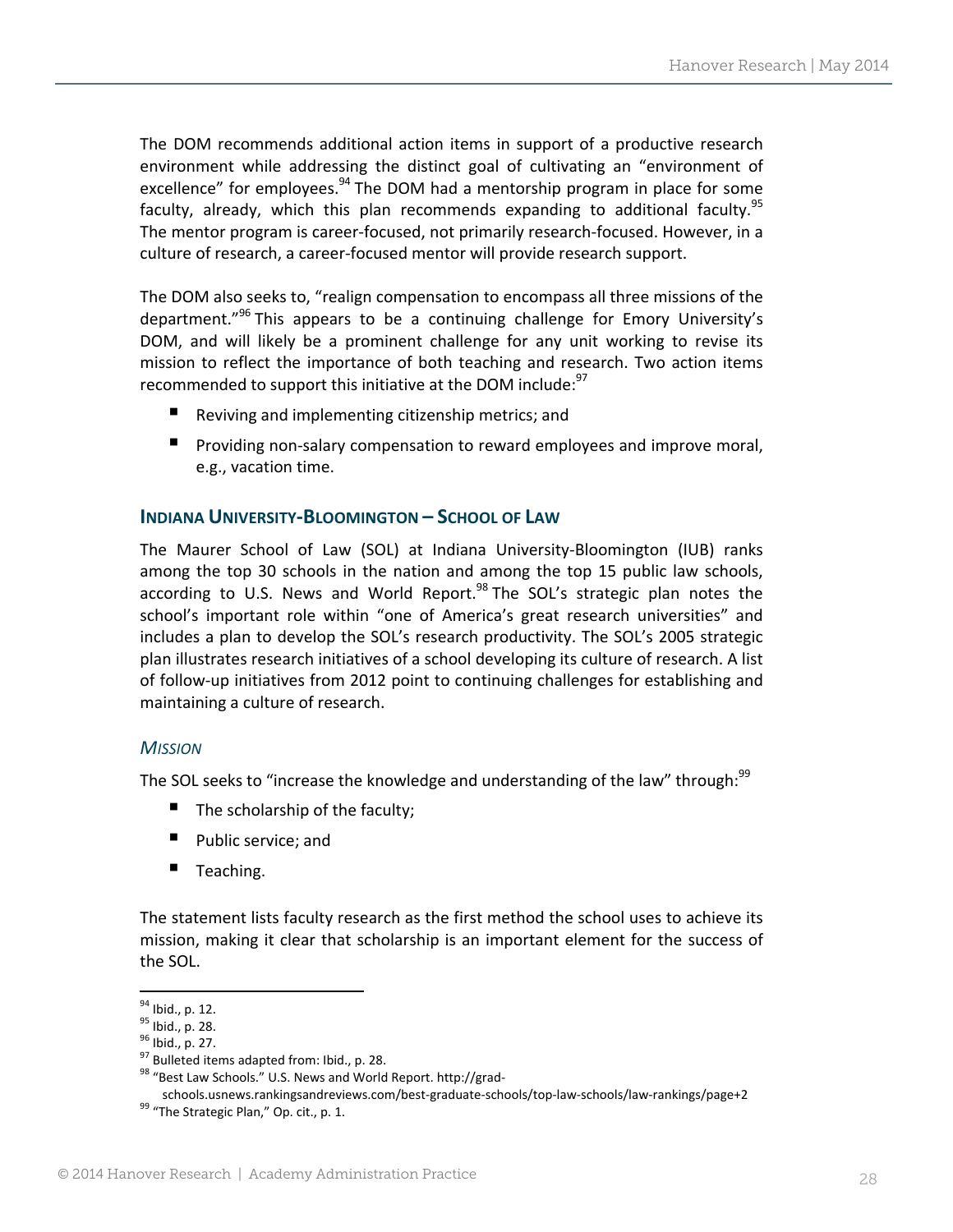The SOL's vision does not explicitly mention research, but sees the school as housing faculty, students, and graduates who advance knowledge in the state, nation, and world.  $100$  The advancement of knowledge includes scholarly research, as the strategies for achieving the SOL's mission reflect.

# *RESEARCH GOALS*

The first broad goal that supports the school's mission, "Enhancing our intellectually exciting community of engaged, influential scholars,"<sup>101</sup> addresses the SOL's plan of faculty research. This goal encompasses three areas of research development:<sup>102</sup>

- **Scholarship** Faculty will regularly publish original, creative, and important scholarship in prominent scholarly journals, publications by leading presses, and other highly influential venues.
- **Intellectual Community** The SOL will build and maintain an intellectual community that supports innovative and important scholarship, and that attracts and retains outstanding and influential scholars.
- **Interdisciplinary and Collaborative Research and Teaching** The SOL will encourage and support interdisciplinary and collaborative research and teaching, particularly in cooperation with other schools and centers of the Bloomington campus.

# *STRATEGIES AND PROGRESS METRICS*

The SOL provides recommended actions and indicators of progress for each area. These are provided in Figure 3.3. Similarly to the plans already examined, the SOL's plan looks to foster a culture of research through many of the approaches discussed in the sections above. The SOL plans to:

- Adjust faculty compensation, as well as teaching and administrative demands, to reflect the importance of research production;
- Hire new faculty with research potential;
- Develop collaborative research networks within the department and with other IUB units;
- Develop research centers; and
- Seek external funding for research.

IUB's plan does not call for faculty mentoring or professional development programs.

 $100$  Ibid., p. 4.

<sup>101</sup> Ibid., p. 5.  $\frac{100 \text{ J}}{102}$  Bulleted Items copied verbatim from: Ibid. p. 6-8.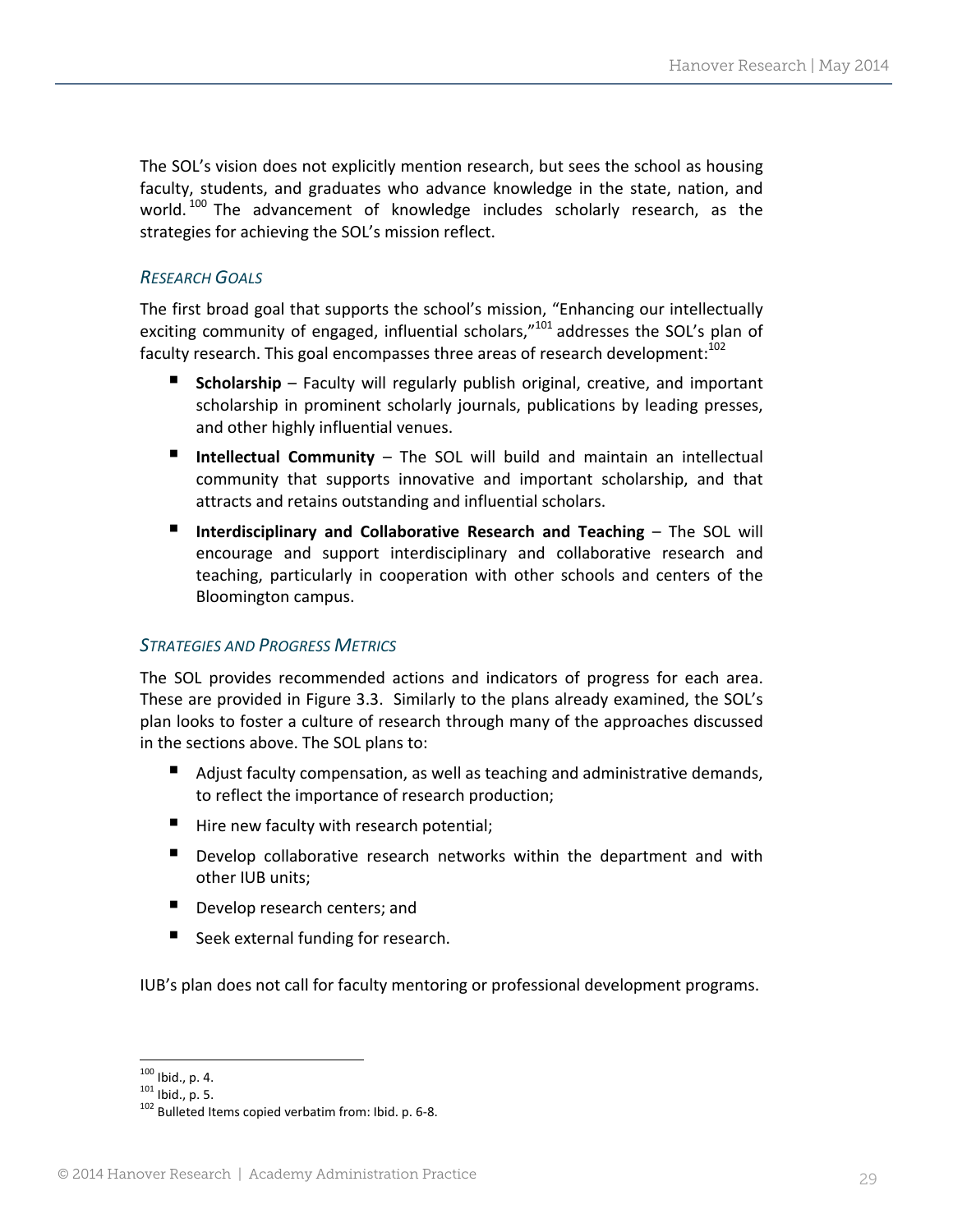| <b>AREA OF</b><br><b>DEVELOPMENT</b>                               | <b>ACTION</b>                                                                                                                                                                                                                                                                                                                                                                                                                                                                                                                                                                                                                                                                                                                                                                   | <b>INDICATOR OF PROGRESS</b>                                                                                                                                                                                                                                                                                                                                                                                                                                                                                                                                                                       |
|--------------------------------------------------------------------|---------------------------------------------------------------------------------------------------------------------------------------------------------------------------------------------------------------------------------------------------------------------------------------------------------------------------------------------------------------------------------------------------------------------------------------------------------------------------------------------------------------------------------------------------------------------------------------------------------------------------------------------------------------------------------------------------------------------------------------------------------------------------------|----------------------------------------------------------------------------------------------------------------------------------------------------------------------------------------------------------------------------------------------------------------------------------------------------------------------------------------------------------------------------------------------------------------------------------------------------------------------------------------------------------------------------------------------------------------------------------------------------|
| Scholarship                                                        | . Provide faculty members with sufficient time<br>to produce substantial scholarship of high<br>quality.<br>• Adopt a salary structure that encourages the<br>hiring and retention of excellent scholars.                                                                                                                                                                                                                                                                                                                                                                                                                                                                                                                                                                       | . Increased quantity of placements of<br>articles and books in prominent scholarly<br>journals, publications by leading presses,<br>and other highly influential venues<br>. Increased influence of faculty scholarship,<br>including number of citations to faculty<br>work, adoptions of case books and other<br>teaching materials, reviews, published<br>responses, and invitations to present work<br>outside the Law School<br>. Improvements in nationally recognized<br>rankings of law schools and law faculties,<br>including the U.S. News academic and<br>practitioner survey rankings |
| Intellectual<br>Community                                          | . The faculty appointments process will place<br>primary emphasis on hiring productive scholars<br>who will have a significant impact on their<br>respective fields.<br>. Reach out to the Indiana University<br>community in related areas to bring the<br>perspectives of other disciplines to our work.<br>. Develop programs and opportunities for<br>intensive intellectual exchange within our<br>faculty as a whole and in smaller communities<br>of learning.                                                                                                                                                                                                                                                                                                           | . Hiring and retention of faculty members<br>who are or will be leaders in publishing<br>original, creative, and important scholarship<br>in prominent scholarly journals, publications<br>by leading presses, and other highly<br>influential venues<br>· Increased success in competition for hiring<br>and retention of faculty members among<br>peer schools<br>• Maintenance of a low student: faculty<br>ratio                                                                                                                                                                               |
| Interdisciplinary<br>and Collaborative<br>Research and<br>Teaching | • Support the creation of interdisciplinary<br>research centers and projects, courses, and<br>programs of individual research.<br>. Invest resources in collaborative programs and<br>centers based on existing faculty strengths and<br>cooperation with other IUB units.<br>• Strengthen our joint degree programs and add<br>new ones as valuable opportunities present<br>themselves.<br>Build on the Law School's traditional strength<br>in the study of Law & Society through research<br>support and faculty recruitment.<br>• Seek external funding for research, programs,<br>and centers, and we will evaluate the continuing<br>viability of centers, by their ability to attract<br>external support or otherwise to serve an<br>important institutional interest. | • Greater quantity of interdisciplinary<br>scholarship published in prominent scholarly<br>journals, publications by leading presses,<br>and other highly influential venues<br><b>Expanded student participation in joint</b><br>degree and other interdisciplinary programs<br>. Increased external and university funding<br>for research by the law faculty.<br>• Greater recognition of law school<br>programs in relevant national rankings and<br>surveys.<br>• Creation of new centers in strategic areas,<br>such as constitutional democracy and<br>environmental law and policy.        |

**Figure 3.3: Research Production Strategies and Indicators of Progress**

Source: Maurer School of Law<sup>103</sup>

 <sup>103</sup> Table contents reproduced from: Ibid.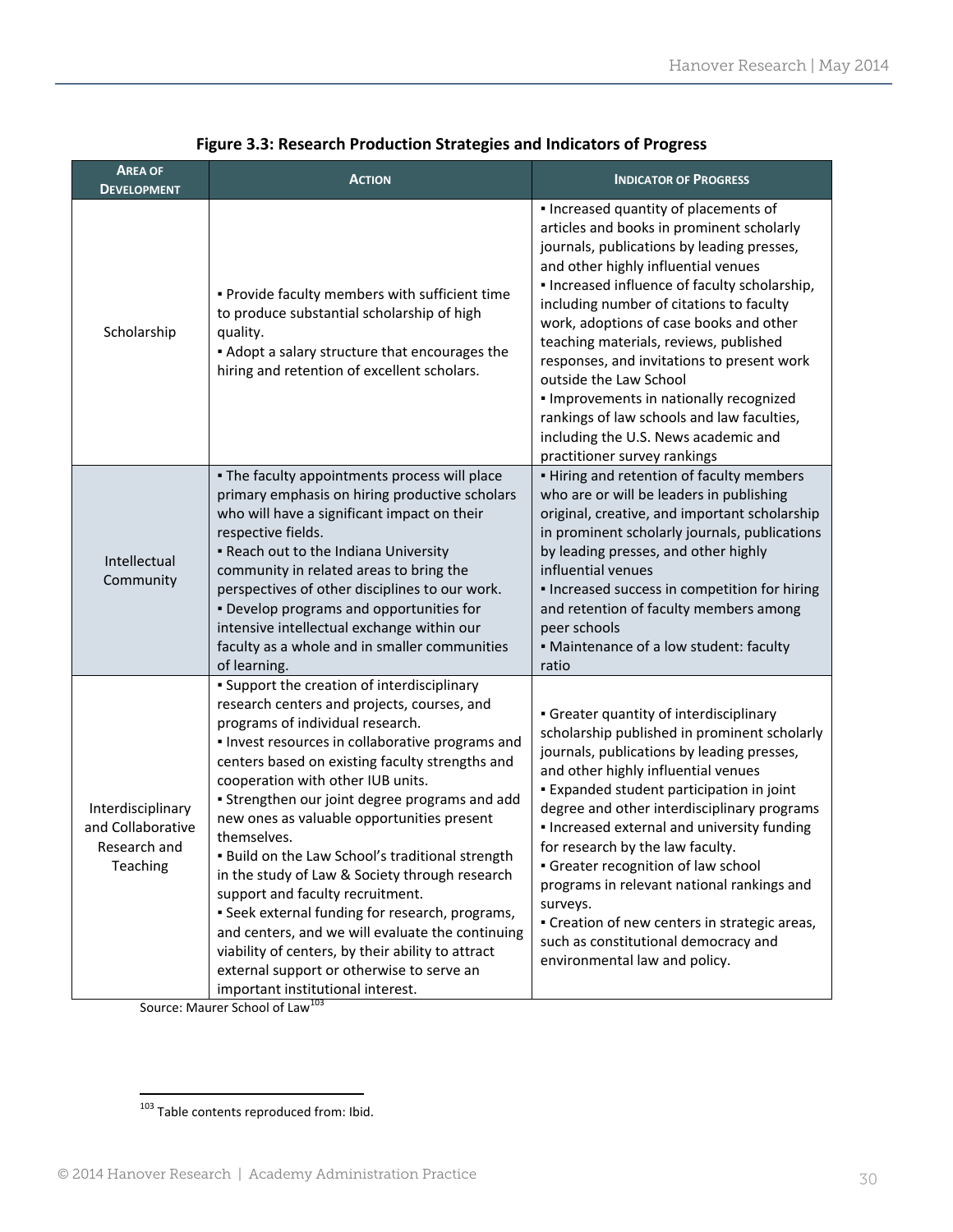The SOL's updated initiatives for 2012‐2015 reflect the school's satisfaction with the steps it took due to the 2005 strategic plan.<sup>104</sup> Further recommended steps include:105

- Increasing opportunities for interdisciplinary and collaborative work;
- Developing infrastructure to facilitate funded research;
- Maintaining financial incentives for research productivity; and
- Increasing the visibility of faculty scholarship.

 $104$  "2012-2015 Initiatives, Building on Success: A Roadmap for the Future." Maurer School of Law. p. 8-9. http://law.indiana.edu/about/doc/FinalStrategicInitiativeswithIndicators‐‐10.8.12.pdf <sup>105</sup> Bulleted list adapted from: Ibid.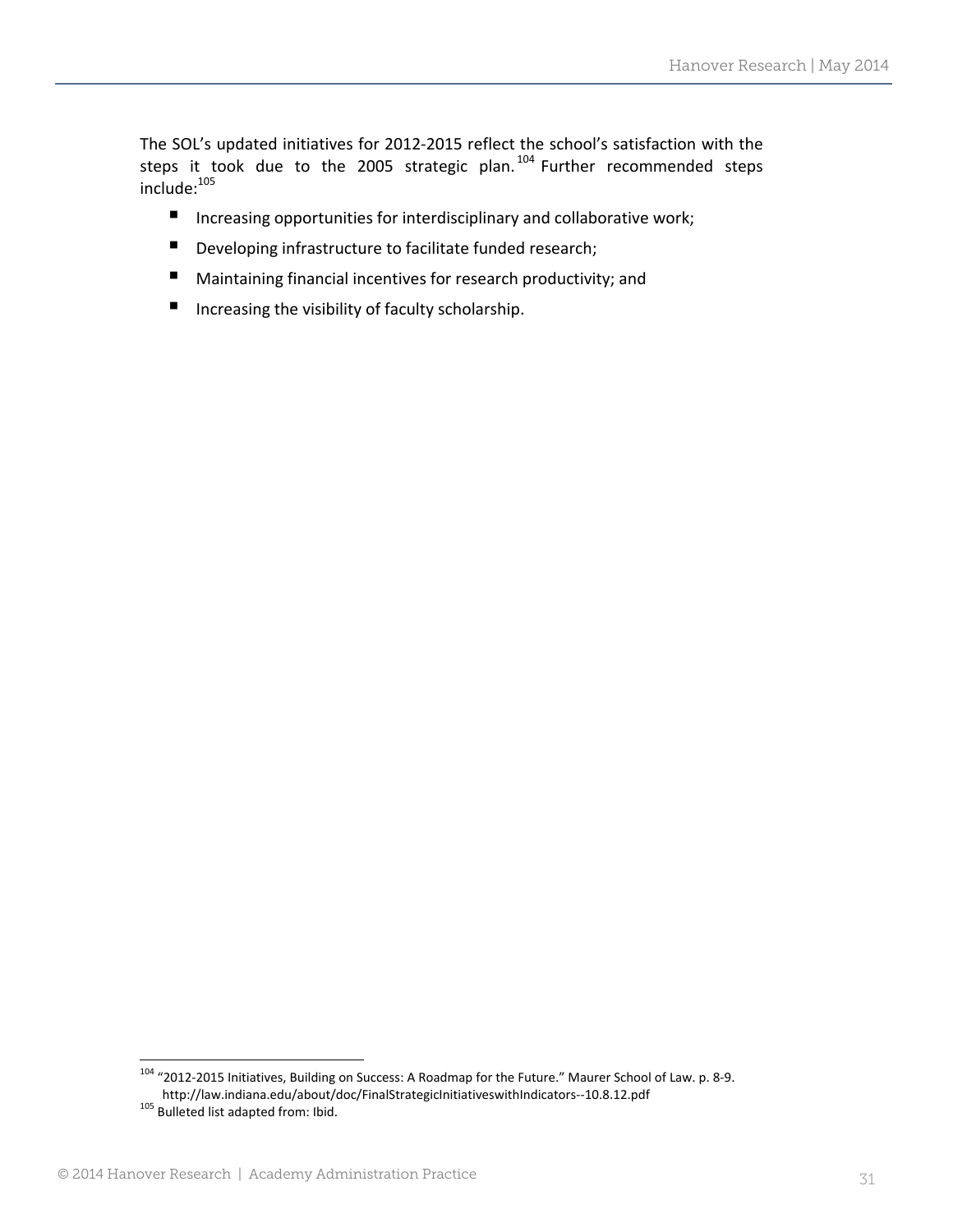# PROJECT EVALUATION FORM

Hanover Research is committed to providing a work product that meets or exceeds partner expectations. In keeping with that goal, we would like to hear your opinions regarding our reports. Feedback is critically important and serves as the strongest mechanism by which we tailor our research to your organization. When you have had a chance to evaluate this report, please take a moment to fill out the following questionnaire.

http://www.hanoverresearch.com/evaluation/index.php

# CAVEAT

The publisher and authors have used their best efforts in preparing this brief. The publisher and authors make no representations or warranties with respect to the accuracy or completeness of the contents of this brief and specifically disclaim any implied warranties of fitness for a particular purpose. There are no warranties which extend beyond the descriptions contained in this paragraph. No warranty may be created or extended by representatives of Hanover Research or its marketing materials. The accuracy and completeness of the information provided herein and the opinions stated herein are not guaranteed or warranted to produce any particular results, and the advice and strategies contained herein may not be suitable for every partner. Neither the publisher nor the authors shall be liable for any loss of profit or any other commercial damages, including but not limited to special, incidental, consequential, or other damages. Moreover, Hanover Research is not engaged in rendering legal, accounting, or other professional services. Partners requiring such services are advised to consult an appropriate professional.